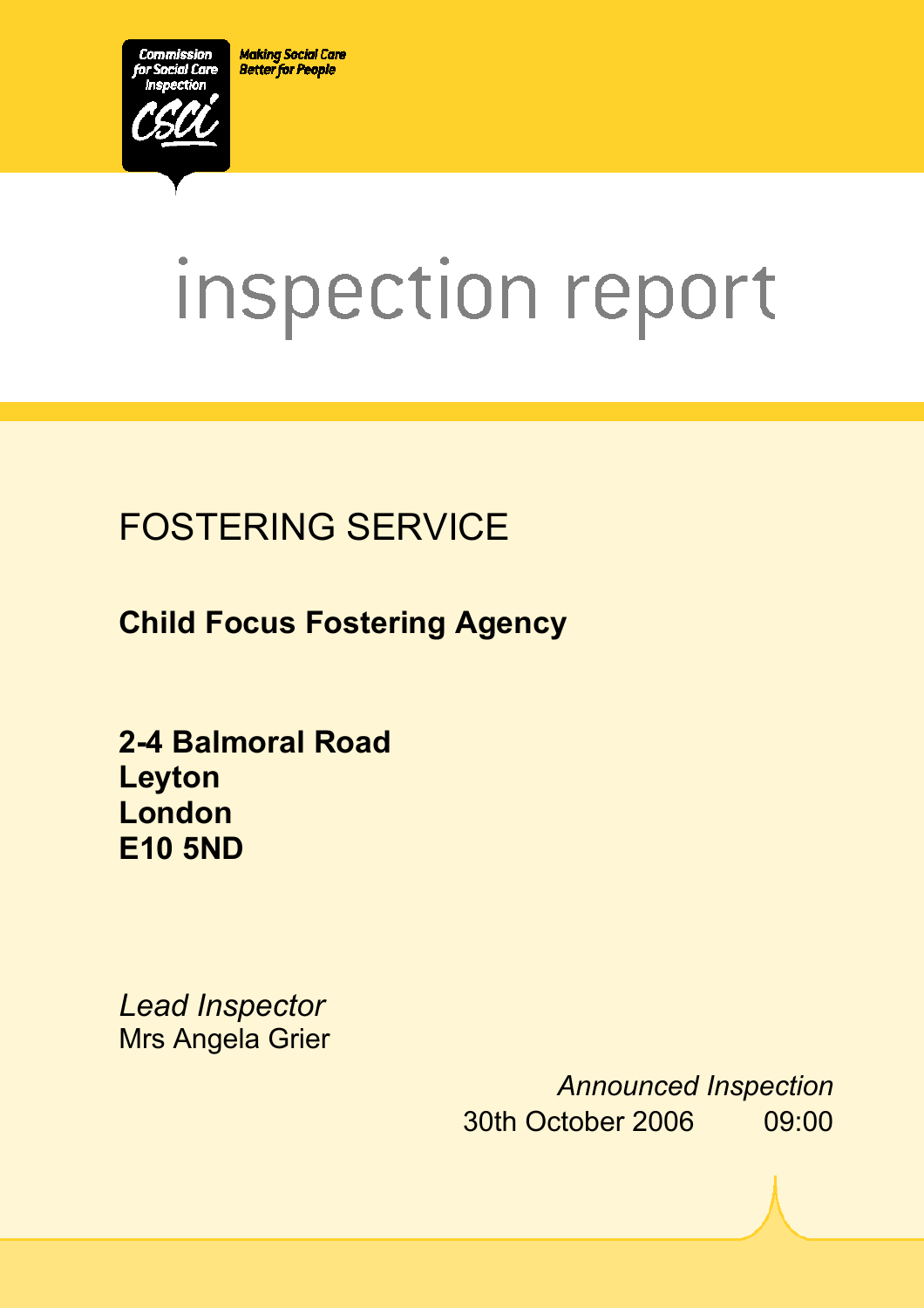The Commission for Social Care Inspection aims to:

- Put the people who use social care first
- Improve services and stamp out bad practice
- Be an expert voice on social care
- Practise what we preach in our own organisation

| <b>Reader Information</b> |                                                                                                                                                                                                              |  |  |
|---------------------------|--------------------------------------------------------------------------------------------------------------------------------------------------------------------------------------------------------------|--|--|
| Document Purpose          | <b>Inspection Report</b>                                                                                                                                                                                     |  |  |
| Author                    | <b>CSCI</b>                                                                                                                                                                                                  |  |  |
| Audience                  | <b>General Public</b>                                                                                                                                                                                        |  |  |
| Further copies from       | 0870 240 7535 (telephone order line)                                                                                                                                                                         |  |  |
| Copyright                 | This report is copyright Commission for Social<br>Care Inspection (CSCI) and may only be used<br>in its entirety. Extracts may not be used or<br>reproduced without the express permission of<br><b>CSCI</b> |  |  |
| Internet address          | www.csci.org.uk                                                                                                                                                                                              |  |  |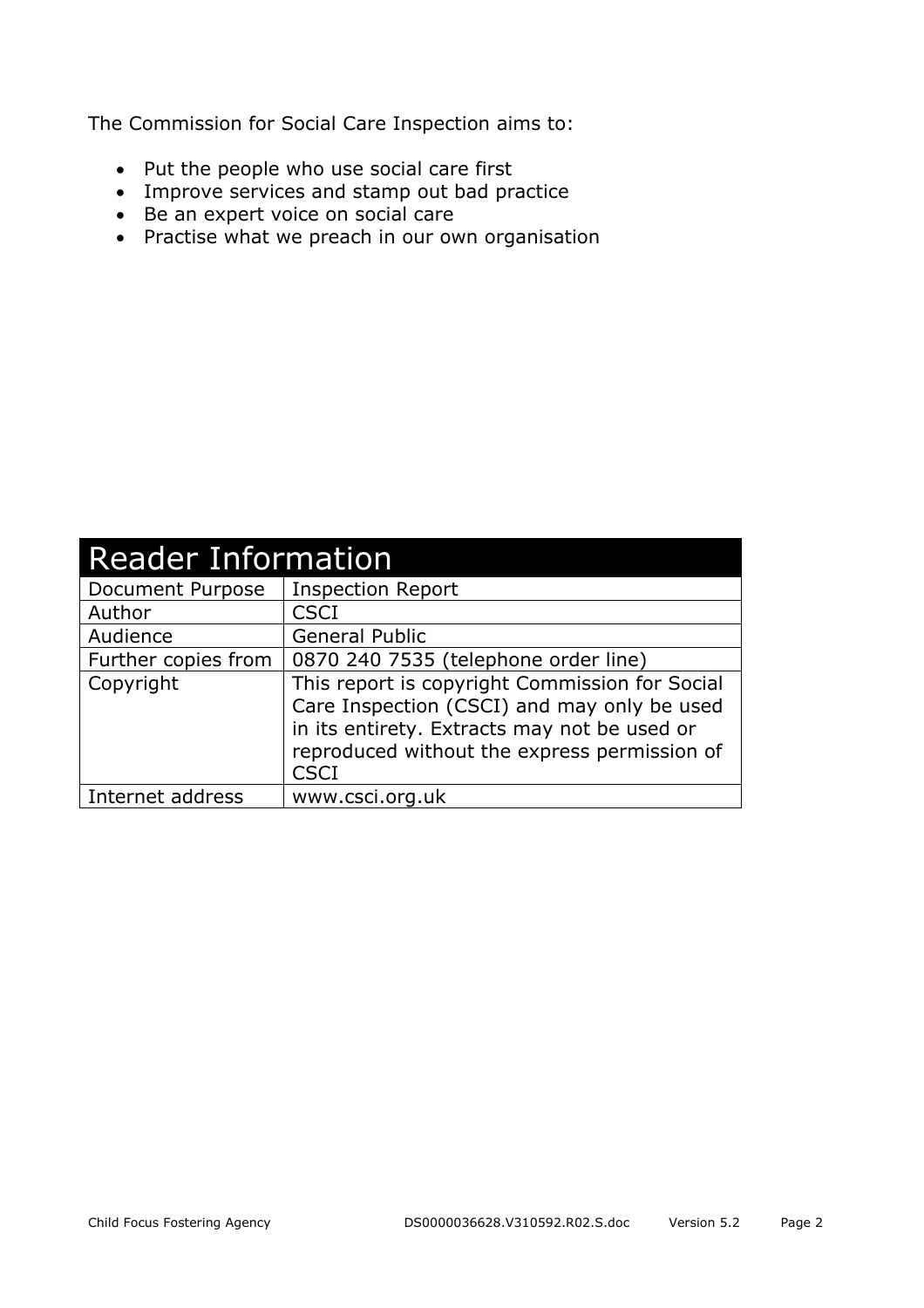This is a report of an inspection to assess whether services are meeting the needs of people who use them. The legal basis for conducting inspections is the Care Standards Act 2000 and the relevant National Minimum Standards for this establishment are those for *Fostering Services.* They can be found at www.dh.gov.uk or obtained from The Stationery Office (TSO) PO Box 29, St Crispins, Duke Street, Norwich, NR3 1GN. Tel: 0870 600 5522. Online ordering: www.tso.co.uk/bookshop

*Every Child Matters,* outlined the government's vision for children's services and formed the basis of the Children Act 2004. It provides a framework for inspection so that children's services should be judged on their contribution to the outcomes considered essential to wellbeing in childhood and later life. Those outcomes are:

- Being healthy
- Staying safe
- Enjoying and achieving
- Making a contribution; and
- Achieving economic wellbeing.

In response, the Commission for Social Care Inspection has re-ordered the national minimum standards for children's services under the five outcomes, for reporting purposes. A further section has been created under 'Management' to cover those issues that will potentially impact on all the outcomes above.

Copies of *Every Child Matters* and *The Children Act 2004* are available from The Stationery Office as above

This report is a public document. Extracts may not be used or reproduced without the prior permission of the Commission for Social Care Inspection.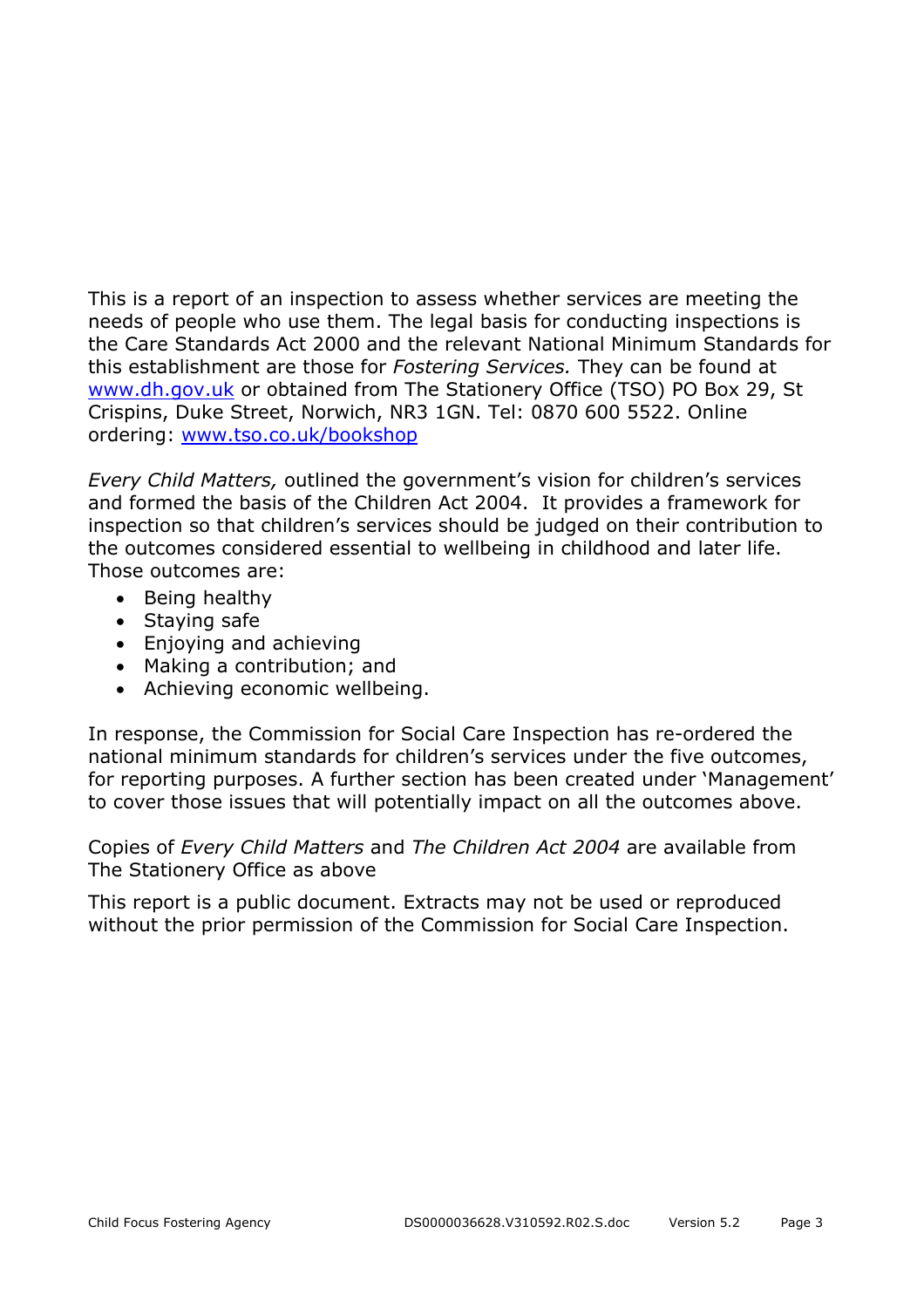# **SERVICE INFORMATION**

| <b>Name of service</b>                                              | Child Focus Fostering Agency                            |
|---------------------------------------------------------------------|---------------------------------------------------------|
| <b>Address</b>                                                      | 2-4 Balmoral Road<br>Leyton<br>London<br><b>E10 5ND</b> |
| <b>Telephone number</b>                                             | 020 8518 7896                                           |
| <b>Fax number</b>                                                   |                                                         |
| <b>Email address</b>                                                |                                                         |
| <b>Provider Web address</b>                                         |                                                         |
| <b>Name of registered</b><br>provider(s)/company<br>(if applicable) | Child Focus Fostering Agency                            |
| <b>Name of registered</b><br>manager (if applicable)                | Ms Jacqueline Anne Lawrence                             |
| <b>Type of registration</b>                                         | <b>Fostering Agencies</b>                               |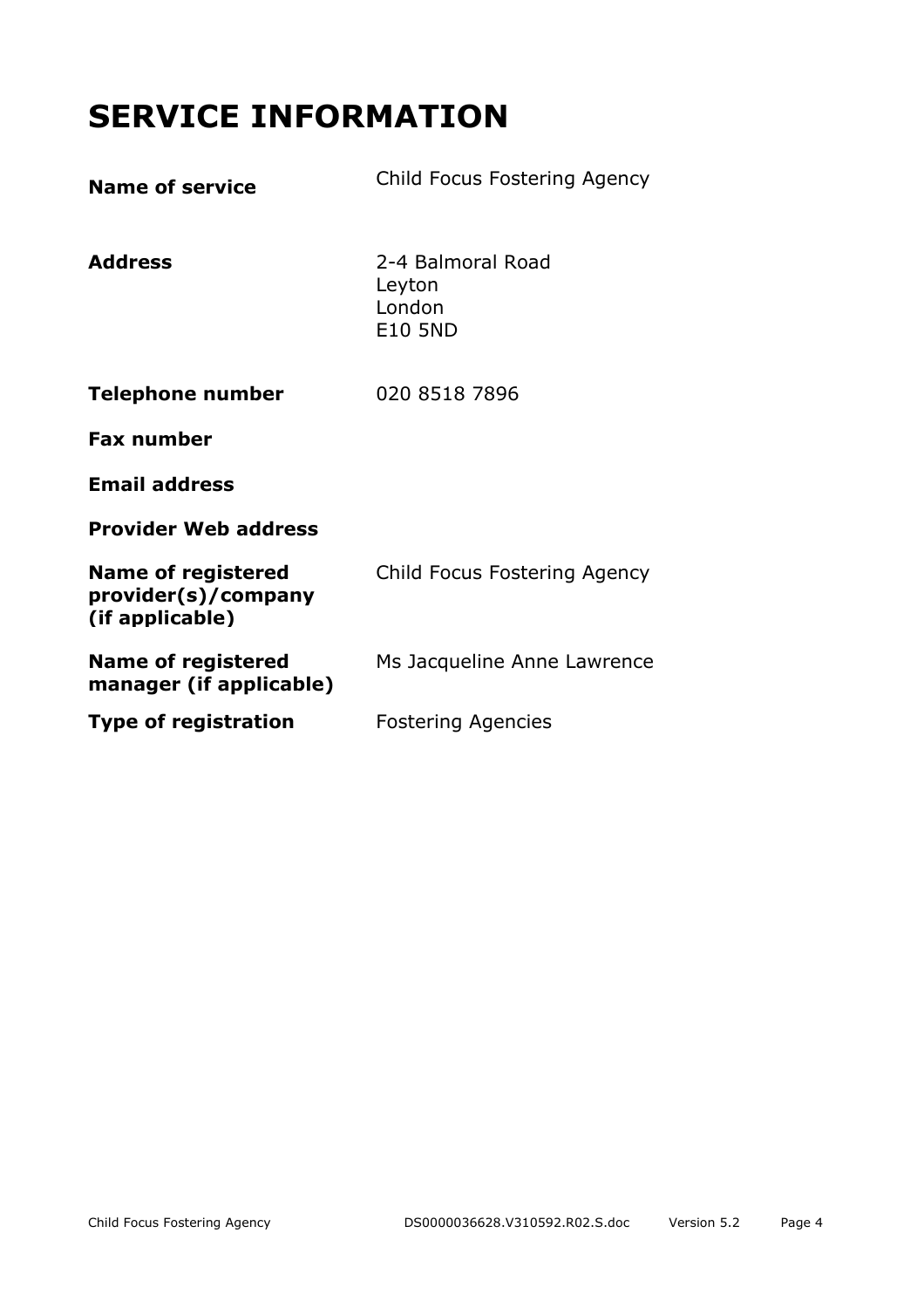# **SERVICE INFORMATION**

#### **Conditions of registration:**

**Date of last inspection** 12th September 2005

#### **Brief Description of the Service:**

Child Focus Fostering Agency is an independent agency providing foster care for children and young people up to the age of eighteen. The placements are diverse and wide ranging from babies to young adults. The agency's offices are based in Leyton and are within easy access or transport links.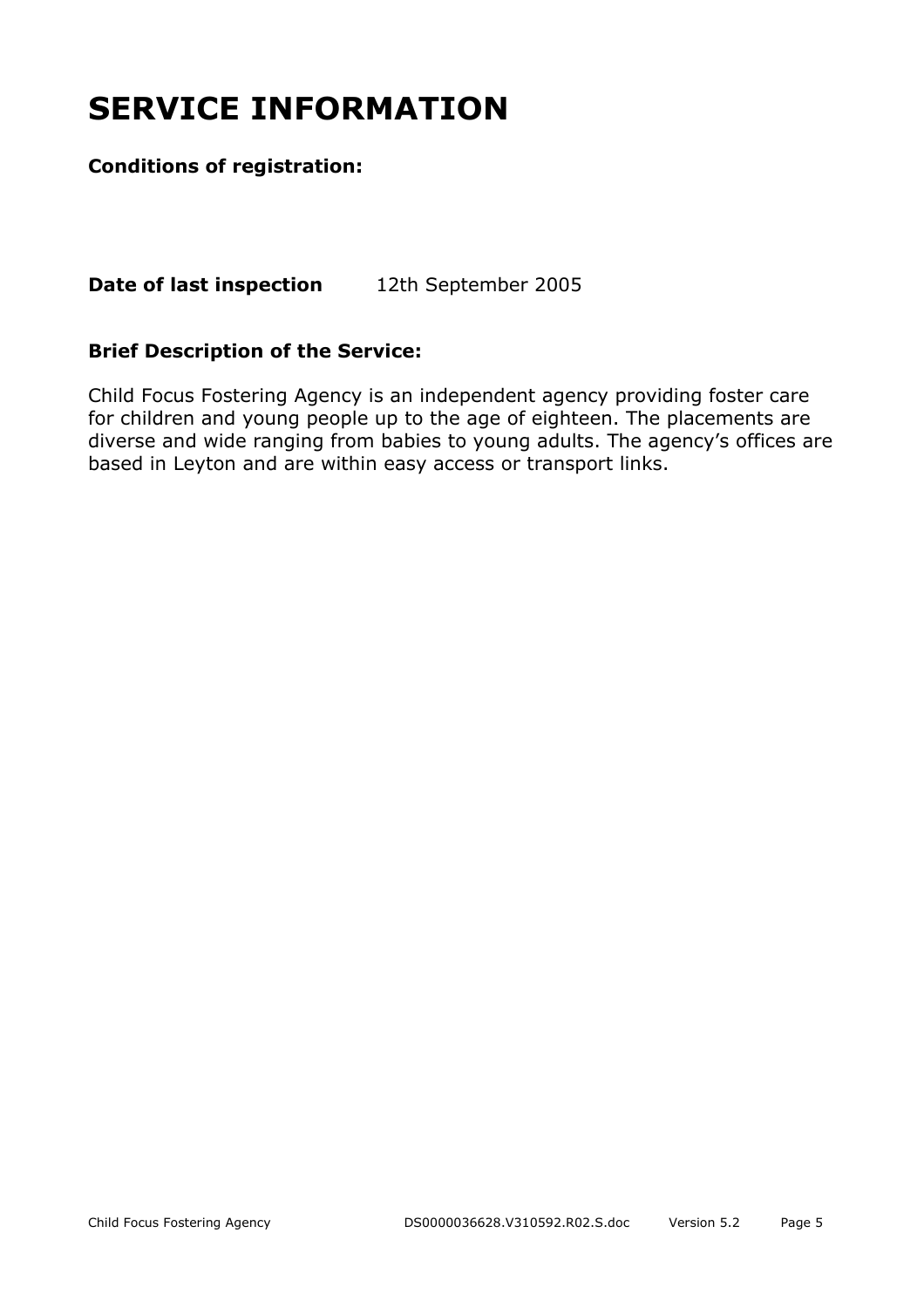# **SUMMARY**

This is an overview of what the inspector found during the inspection.

This inspection began at the offices of Child Focus Fostering Agency on 30<sup>th</sup> October 2006. Preparation work for the inspection including visiting the local CSCI offices in Ilford took place on 23rd October. Prior to the inspection the inspector attended a foster carer support group on the afternoon of  $27<sup>th</sup>$ October. The Panel met on the evening of the first day of the inspection and the inspector interviewed the chair of the panel. Inspection activity including meeting and interviewing staff and reading files took place in the agency offices on the  $1^{st}$ ,  $2^{nd}$ ,  $3^{rd}$  and  $6^{th}$  November. Visits to the homes of four foster carers took place on  $6<sup>th</sup>$  and  $7<sup>th</sup>$  November. A date for feedback was arranged with the agency for 24<sup>th</sup> November but the appointment was cancelled due to illness and re arranged for  $14<sup>th</sup>$  December.

The agency had two inspections in 2005. The inspector discussed the action plans submitted since the last inspection and identified two outstanding requirements which have been repeated in this report with a new timescale.

From this inspection there are 15 new requirements in this report and 4 new recommendations. Four recommendations have been repeated from the last inspection. Many of the requirements concern the working of the panel and the contents of the Form F assessment. Although changes have been made to the Panel format further external training for the chair and panel members would ensure decisions are taken with all the information about the applicants in place.

 Policies and procedures seen during the course of the inspection must be reviewed to ensure that they are clear and easily understood by staff and carers and looked after children.

During the course of the inspection sensitive information about a carer who had resigned from the agency was given to the principal officer. He shared this with the inspector and agreed to let the inspector know the outcome of his enquiries. The inspector interviewed the carer as part of the case tracking process. This will be followed up in later inspections.

All staff within the agency cooperated fully with the inspection process.

#### **What the service does well:**

The service has made considerable efforts to meet the requirements from the last two inspections which took place in 2005.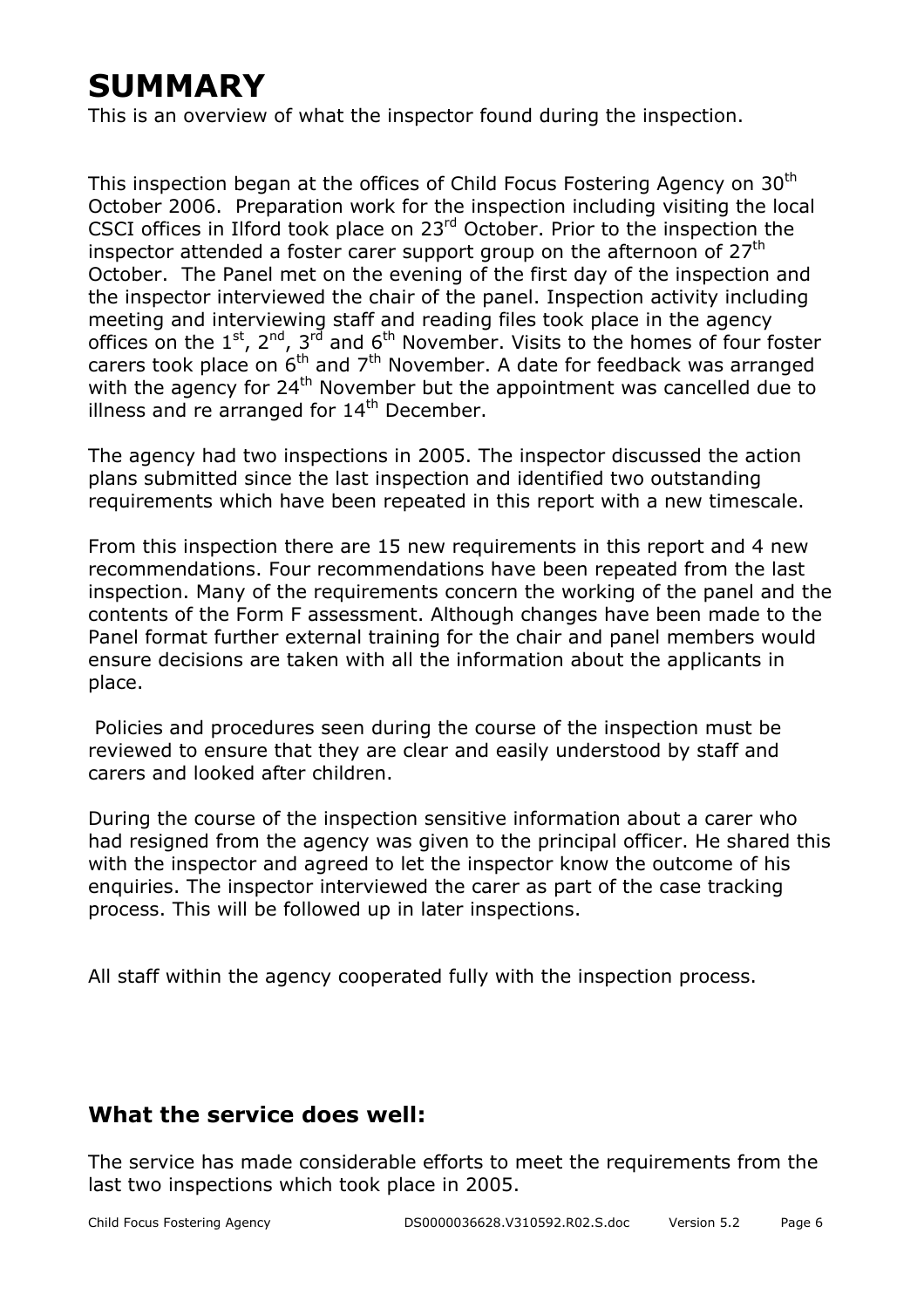The service has been in regular contact with the Commission to update action plans.

Foster carers confirmed that they receive regular contact from the service and understand that there is support available out of hours.

New applicants are invited to attend the panel when their application is heard. Guides for children and young people have been produced which are more child friendly.

#### **What has improved since the last inspection?**

There is a new panel which is working to improve their role and function within the agency. The training has been provided in house by the manager and staff, the chair of the panel has identified BAAF training for herself due to take place in 2007.

The manager has made strenuous efforts to obtain medical consent for children and young people in placement and will continue this process. Children and young people are now registered with local health services. Health and safety checks on the homes of foster carers take place on a regular basis and are documented.

The service has tried to engage children and young people providing an activity for young people during the half term holiday. The service provides support groups for carers which appears to be well attended and enjoyed by carers.

The inspector identified the need for a fire risk assessment for the building and this request was immediately implemented by the principal officer during the course of the inspection. The recommendations from the fire service will be forwarded to the commission with a response from the agency.

#### **What they could do better:**

The service has made improvements to the panel process but there is still much to be done.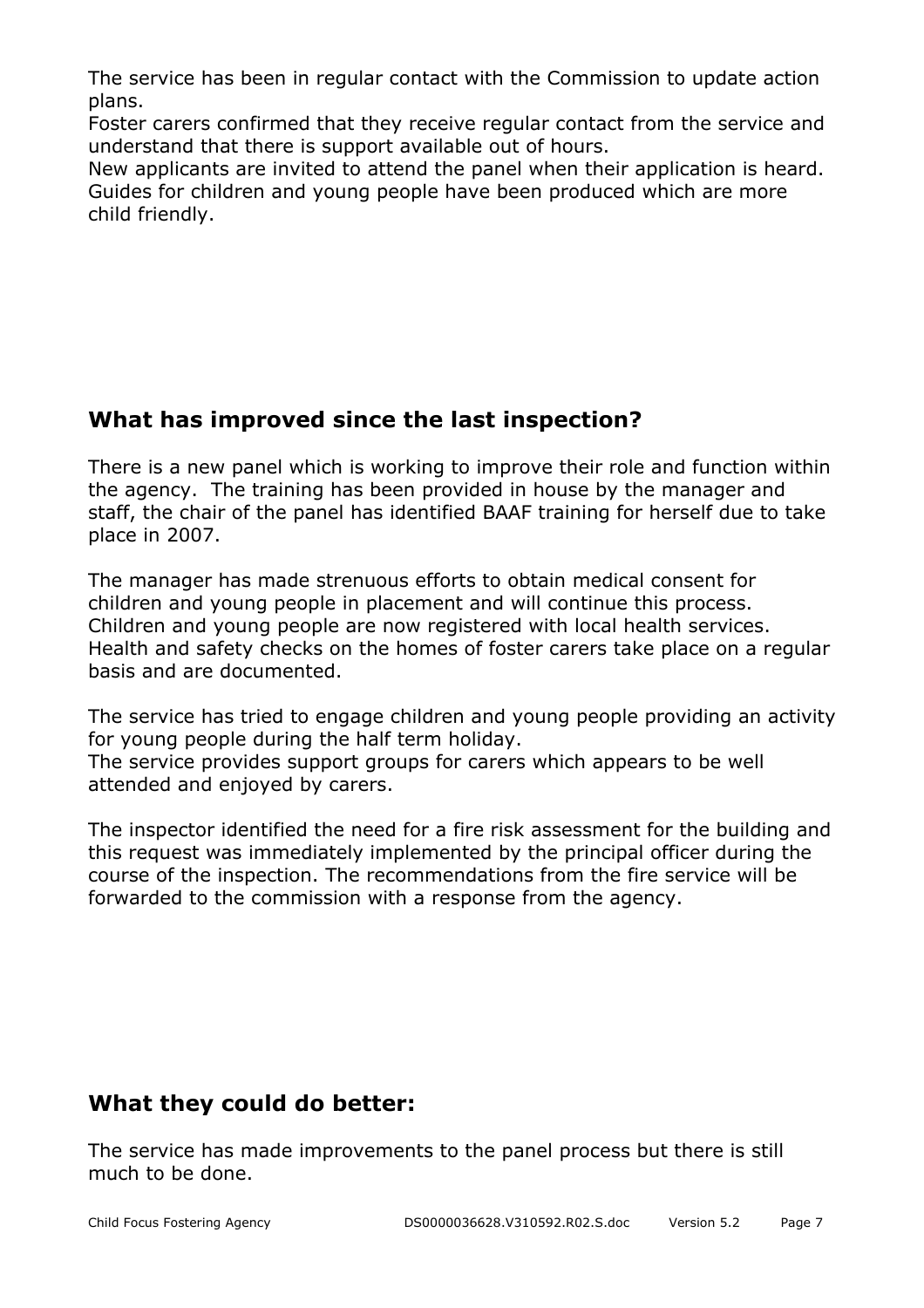The presentation of an assessment to panel must only take place once all the checks have been returned. Responses by referees were handwritten and not clear. The panel did not check on the accommodation for a foster child and ensure that children of the family would not be disadvantaged by the arrival of a looked after child. The assessment must ensure that applicants have completed any legal matters such as divorce, residence orders etc before becoming foster carers. The competences completed as part of the assessment were not detailed enough and consisted of recommendations for further training. More information must be provided within the competences regarding the ability of the carers to meet certain situations. Training of the social worker with responsibility for the assessments should be forthcoming. Panel provide a blanket approval of applicants for all the fostering tasks, this may not be appropriate for all applicants.

The role and function of back up carers needs to be addressed and if they are to be used on a regular basis written consent must be obtained from the placing authority.

Foster care allowances have not been increased for the last two years [2005,2006] although the agency has increased their fees to local authorities. There needs to be a transparent system of payments to carers including any discounts negotiated with the local authority on an individual basis. The policies and procedures referred to in this report need to be reviewed and written in a clear and concise way to ensure that foster carers and staff can follow them.

The service provides mainly in house training to foster carers on a regular basis but does not have an evaluation process to know what training works and what does not. The service should consider using outside agencies for training and providing each foster carer and each member of staff with a personal training development plan.

Please contact the provider for advice of actions taken in response to this inspection.

The report of this inspection is available from enquiries@csci.gsi.gov.uk or by contacting your local CSCI office.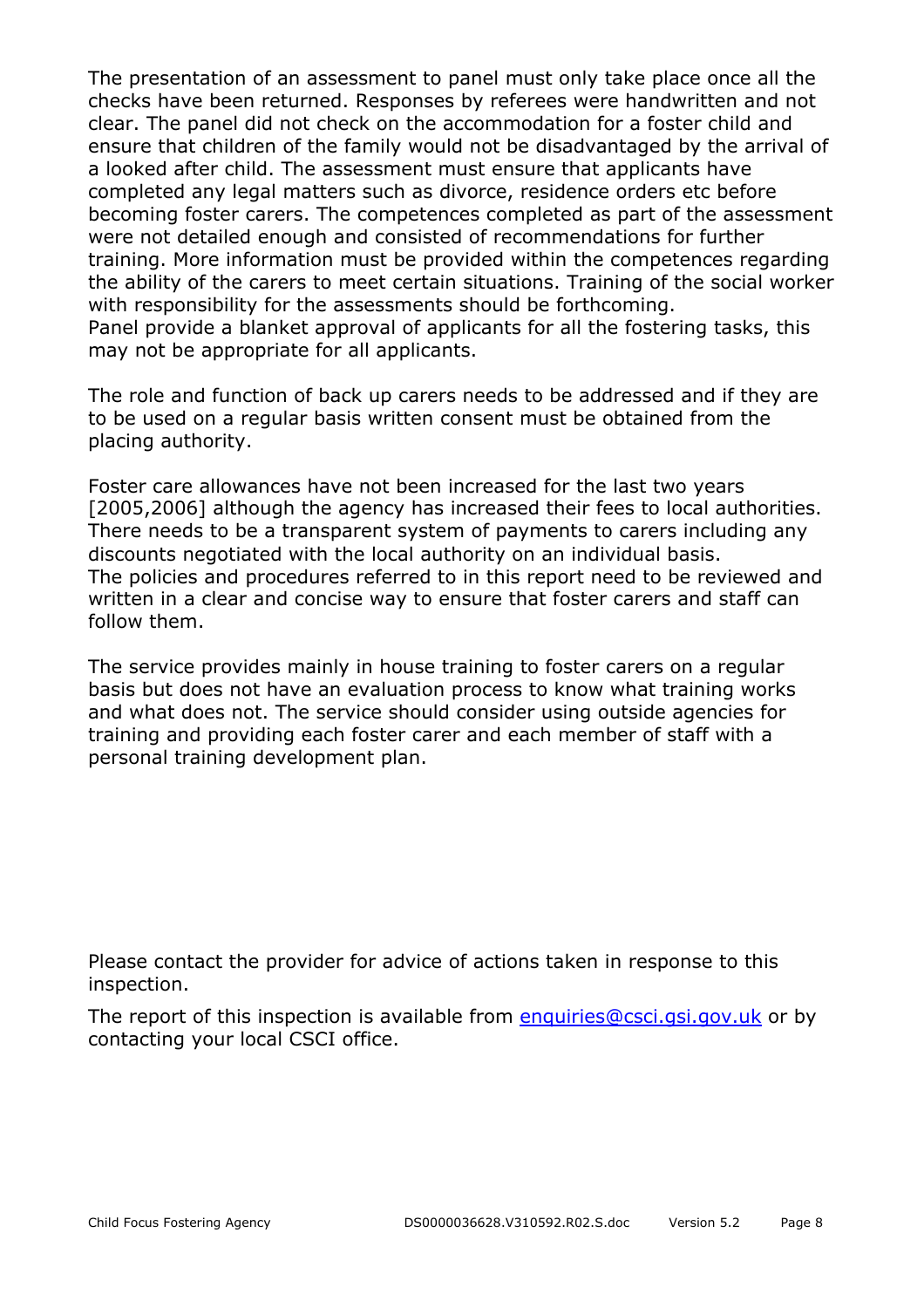# **DETAILS OF INSPECTOR FINDINGS**

## **CONTENTS**

| Being Healthy                                           |
|---------------------------------------------------------|
| <b>Staying Safe</b>                                     |
| Enjoying and Achieving                                  |
| Making a Positive Contribution                          |
| Achieving Economic Wellbeing                            |
| Management                                              |
| Scoring of Outcomes                                     |
| Statutory Requirements Identified During the Inspection |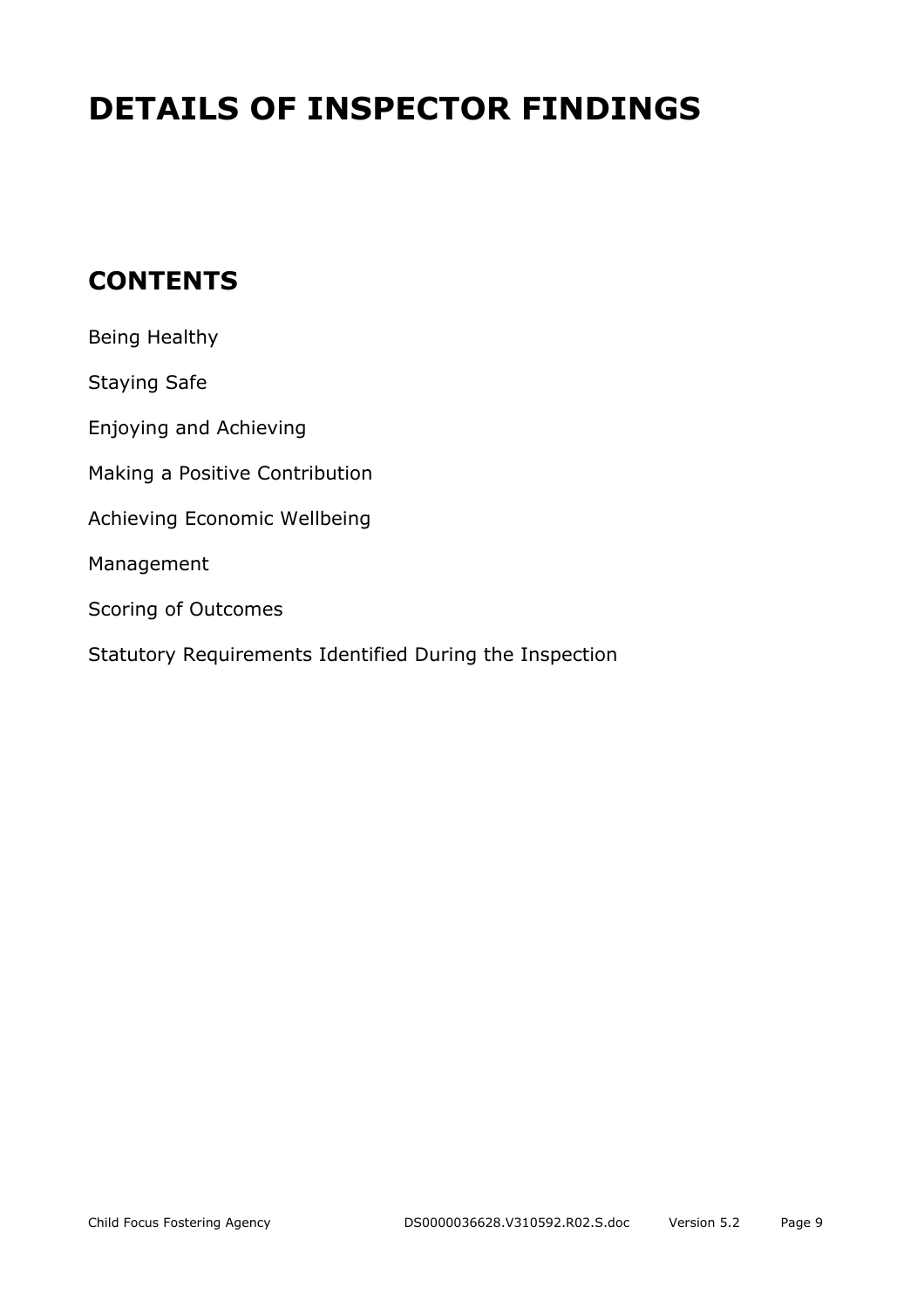## **Being Healthy**

#### **The intended outcome for this Standard is:**

• The fostering service promotes the health and development of children.(NMS 12)

#### **The Commission considers Standard 12 the key standard to be inspected at least once during a 12 month period.**

#### **JUDGEMENT – we looked at the outcome for Standard:**

#### 12

The quality judgement for this outcome is adequate. This judgement has been made from evidence gathered during the inspection. The agency promotes the health of children and young people placed with foster carers and enables them to access the health services.

#### **EVIDENCE:**

The agency promotes the health of the foster children by ensuring that all children have access to health care when they are placed with their foster carers. There was evidence on the files seen by the inspector and from interviews with foster carers that every effort is made to obtain consent to medical treatment when a child is placed. The manager confirmed that the agency had audited their files and had sent letters to the placing authorities to obtain suitable consent in June 2006 but this had not been followed up since that date. There was evidence that the agency social workers supported carers to register children with the health services when they were placed. However on one file seen by the inspector as part of case tracking a child with special needs had information that they were registered with a GP and a dentist but had no information on the outcomes of any appointments or visits.

The manager told the inspector that the agency plans to develop Health passports in the new year for all young people. The inspector recommended that any changes to records should also incorporate the reference to the competence of young people to refuse to accept medical treatment.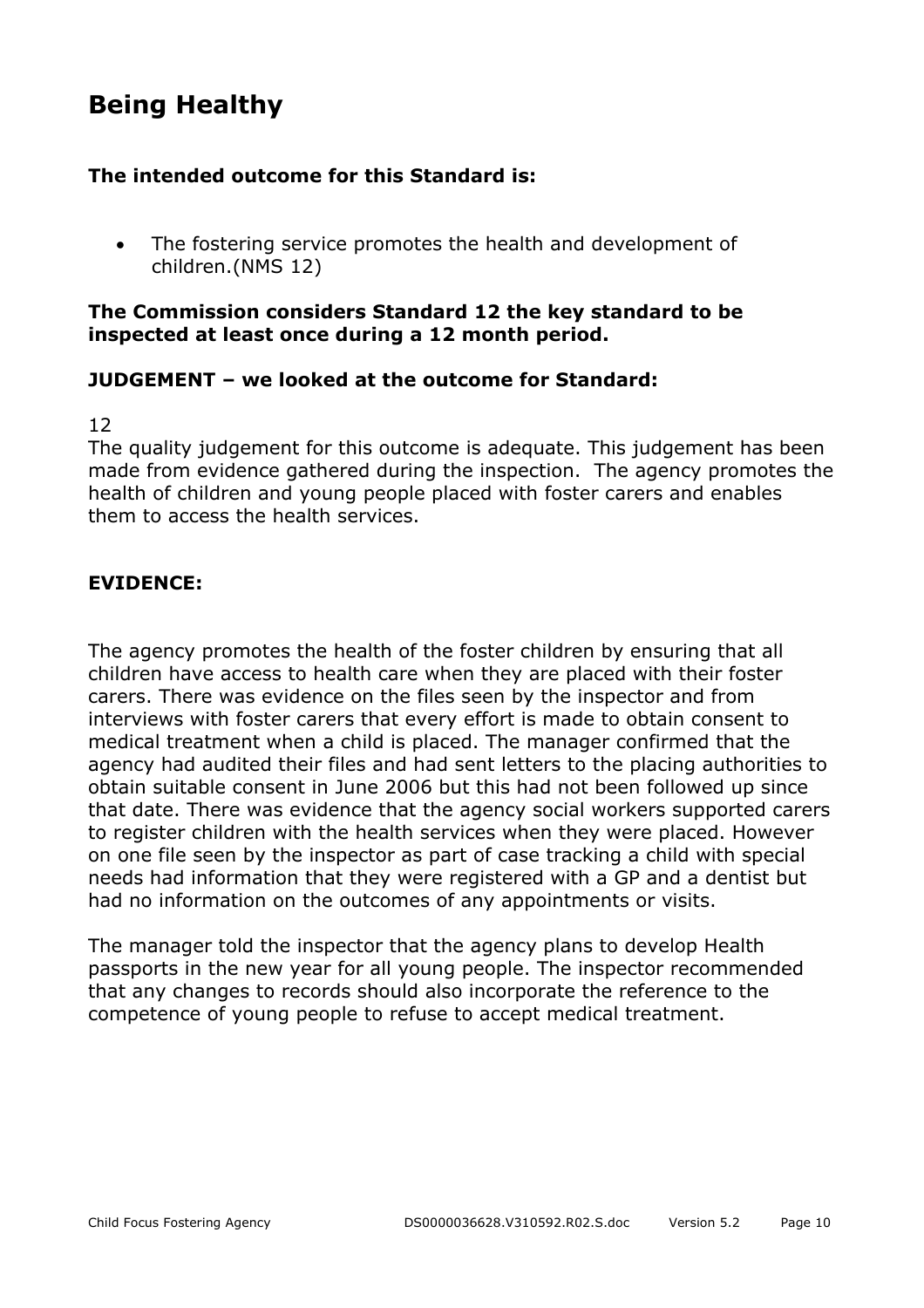## **Staying Safe**

#### **The intended outcomes for these Standards are:**

- Any persons carrying on or managing the service are suitable. (NMS 3)
- The fostering service provides suitable foster carers.(NMS 6)
- The service matches children to carers appropriately.(NMS 8)
- The fostering service protects each child or young person from abuse and neglect.(NMS 9)
- The people who work in or for the fostering service are suitable to work with children and young people.(NMS 15)
- Fostering panels are organised efficiently and effectively.(NMS 30)

#### **The Commission considers Standards 3, 6, 8, 9, 15 and 30 the key standards to be inspected at least once during a 12 month period.**

#### **JUDGEMENT – we looked at outcomes for the following Standard(s):**

#### 6,8,9,15,30

The quality judgement from these outcomes is poor. This judgement has been evidenced from the inspection process, reading the relevant documentation and attendance at the foster care panel.

The agency must review the policies and procedures to protect children to ensure that the matching and placement of children and young people is with suitably approved carers in a safe environment.

#### **EVIDENCE:**

At the last inspection the acting manager was undergoing the registration process. This has been finalised and she is now the registered manager of the agency.

Following incidents last year the agency now has a more robust health and safety procedure with supervising social workers regularly checking on the homes of the carers when they visit. However in one of the Form F's presented to Panel the health and safety checklist noted that safety locks would be fitted if a child under 5 years was placed. Decisions regarding health and safety matters must be implemented within a clear timescale, and the date of the changes noted in the health and safety report. It should not depend upon a child being in placement. The registered provider must ensure that all the requirements of a health and safety assessment are in place before a child is placed.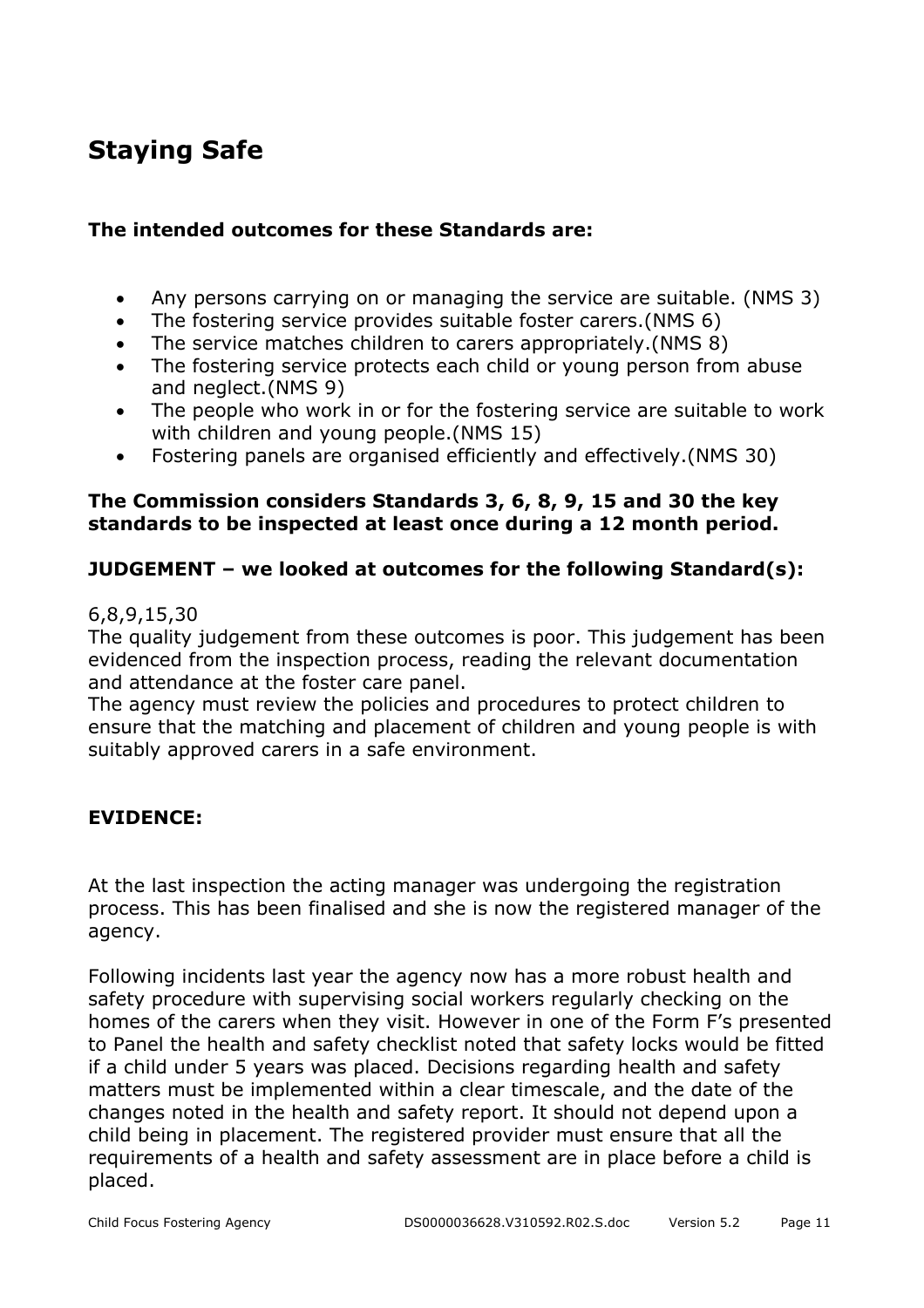All referrals to the agency are taken by the manager or, the principal officer. They decide which carers may be suitable for the child and contact the carer to advise them and seek their agreement to a possible placement. There is a vacancy board in the manager's office with details of the carers who are available. The inspector saw on the file of a carer who had two young children placed with her in February 2006 and who was selected to care for a new baby in June 2006. The carer did not have the correct approval rating but was instructed to buy clothes and equipment for the placement. The placement ultimately did not take place but the matching process did not take into account the needs of the existing children placed one of whom has special needs. Another example of the problems of this selection process is where a carer had decided to leave the agency and move to another agency. Correspondence took place about this decision and the carer had agreed to return to the agency on the understanding that she would be taking work outside of the agency. Two very young children were placed with the carer who had no equipment, and had to leave the children with a support carer the next day to shop for the necessary equipment. The principal officer explained to the inspector that in this recent case two carers were considered but the carer chosen was nearer to the placing authority. The process of leaving the agency had begun twice before and stopped when the carer changed her mind. Consideration should have been given to how stable this placement would be with a carer who was clearly stating that she was pursuing another career.

 Details of the carers selected are given to the placing authority who will select the carer best suited to the requirements of the child they wish to place. Thus the matching process is determined by the placing authority who have all the information on the child. The manager stated that many of their referrals are often emergency placements. The inspector was shown three separate policies for the referral and admission of looked after children. The referral policy refers to emergency admissions but is not clear and must be reviewed. The admission policy and guidelines were also not clearly written and must be reviewed. A requirement has been made in another part of this report to review policies and procedures to ensure they are clear and enable staff and carers to understand the process. The registered provider must ensure that carers who are matched to referrals are within their approval range, have all the equipment they need to welcome a child into their homes prior to placement and that the carer has no other commitments that may mean another move for a child.

 Information from the foster carer questionnaires indicated that issues around equality and diversity were discussed in training sessions and with individual carers when children were placed.

The manager told the inspector that she had previously worked for the NSPCC and used their training packs with carers and staff. She had not liaised with the local authority Waltham Forest to ensure that the child protection procedures for the agency were in line with the host authority. The inspector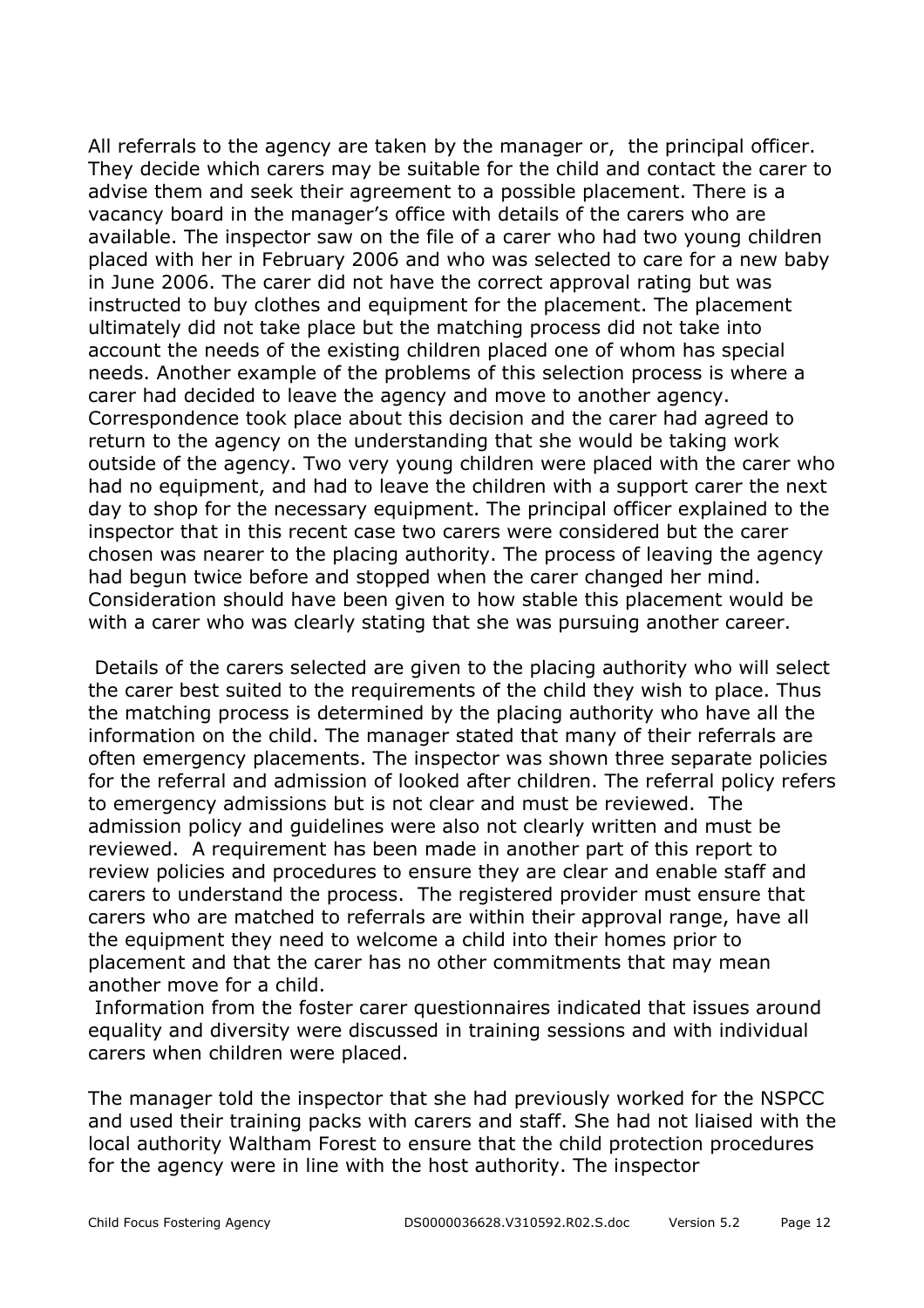recommended that to update their current practice staff should seek out child protection training courses run by their local authority.

 Since the last inspection Key Planning /Key Protection and risk assessment s have been implemented. These documents were on the files seen by the inspector but a risk assessment of a young person with a history of recent serious behaviour problems was not in the possession of the foster carer visited by the inspector. The foster carer confirmed that she knew of these serious incidents when the young person was placed but did not have a copy of the risk assessment. The inspector discussed the actual risk assessment process with the manager as the level of risk for some behaviours appeared to be scored on a low/medium rating and in the opinion of the inspector these should have rated a higher level of concern. The inspector was advised that risk assessments are reviewed regularly by the manager in supervision with staff. The responsible individual must ensure that further training in the completion of risk assessment should be undertaken by all staff to enable a consistent approach to the outcome of risk assessments and ensure that copies are given to foster carers. The safe caring policy seen by the inspector concentrated on complaints and allegations against carers and how this could be avoided. The policy places more responsibility on the carer to choose suitable 'child sitters' or 'stand in ' carers when this should be the responsibility of the agency when they accept a placement of a child. More work needs to be done to ensure that each carer has a safe caring policy designed to fit in with their family life. The Form F seen by the inspector at the panel does not indicate that a safe caring policy has been devised with the applicants only that they are aware of the need for a safe caring policy. The registered provider must ensure that the agency reviews all safe caring policies and procedures and that supervising social workers support carers to devise their own safe caring policy which can be shared with each child placed in the home.

The Anti Bullying policy seen by the inspector was confusing and contained information concerning the disclosure of sexual abuse. Anti Bullying information is also noted in the young people's guides. The responsible individual must ensure that all policies and procedures clearly deal with the process and can be easily understood by staff and carers.

The last inspection report acknowledged that there were two unqualified foster carer supervisors supporting foster carers in their day to day tasks and taking an active part in the training and supervision of carers and the children they care for. The inspector discussed this matter with the two foster carer supervisors, the manager and the principal officer and read the two staff files. The person specification for this post seen on the two staff files indicate that 'a Diploma in Social Work or 'equivalent' is Essential. The job description describes 'working under the supervision of a qualified social worker'. Both workers have been undertaking NVQ 4 in Children and Young People but do not have any other formal qualifications. The manager assured the inspector that both workers are properly supervised and the inspector saw evidence of their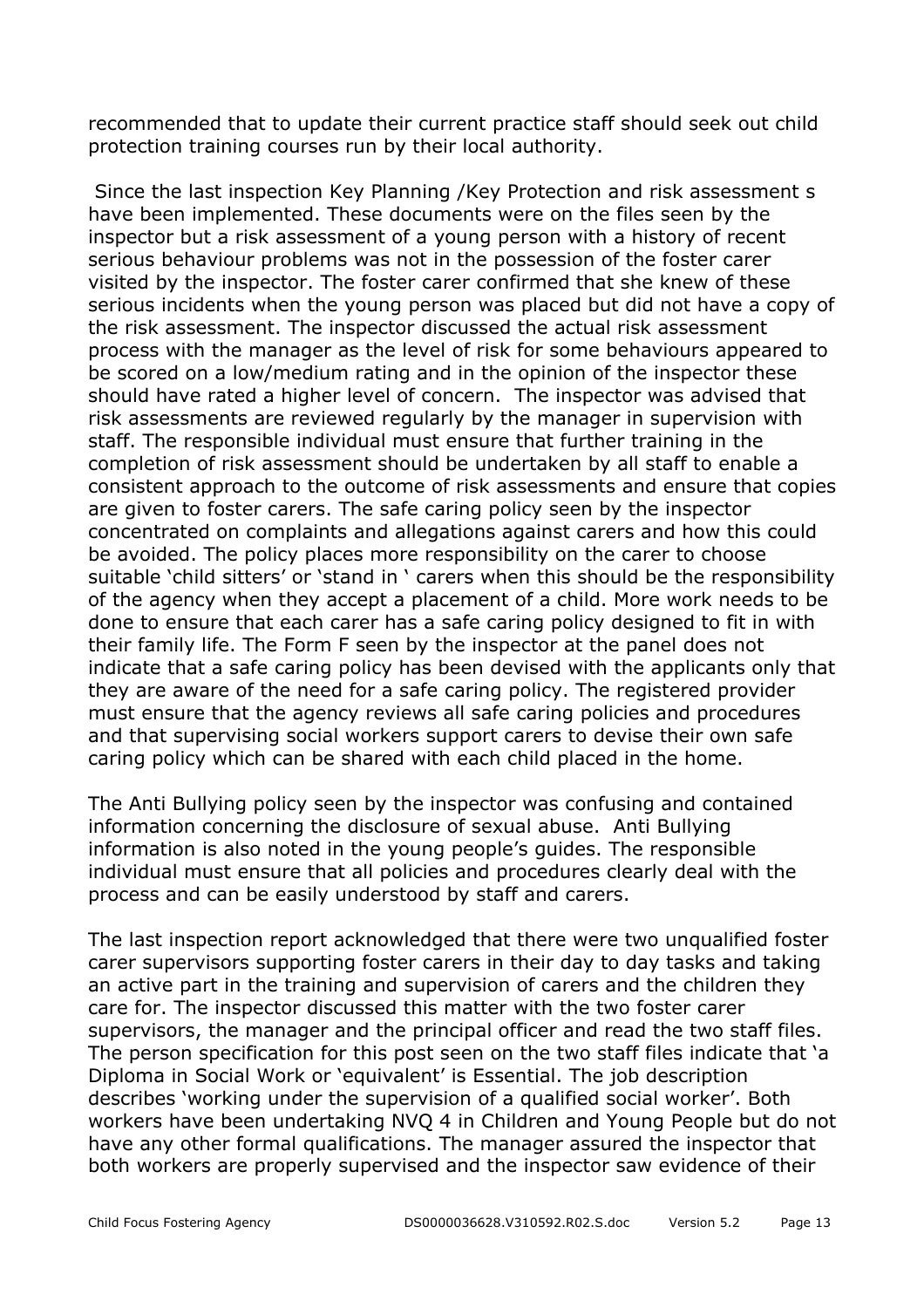supervision sessions. There is a repeat requirement from the last inspection report which requires that the responsible individual must ensure that job descriptions accurately reflect the roles and the lines of responsibility. Contracts seen on the staff files do not indicate a salary for staff. The principal officer confirmed that this is the standard contract for the agency. Both foster carer supervisors are included on the Out of Hours rota as the first point of call and the backup manager is one of the supervising social workers. The Emergency On call Policy guidelines state that a Senior Manager will be on call to assist the supervising social worker or foster carer supervisor. This policy also indicates that the foster carer supervisors may need to make an immediate home visit. A senior manager must be the back up on this rota if unqualified workers are required to make an emergency assessment. The inspector saw two staff files for new staff, one member of staff has not worked in this country and one member of staff did not appear to have a background in fostering. The agency will need to review their supervision policy to ensure that inexperienced staff receive the all the necessary supervision they need to acquire the skills need to support carers and children. The responsible individual must ensure that new staff are provided with all necessary support to complete their probationary period satisfactorily. The responsible individual must ensure that unqualified staff do not be cover the out of hours support rota as unqualified workers would not be in a position to make speedy decisions without referring to a manager and this may cause unnecessary delay in providing help to either carers or foster children.

The inspector read the minutes of the two previous panel meetings and attended panel on the first day of the inspection.

Serious concerns regarding the functioning of the panel had been identified in the last inspection. The agency has made changes to the Panel and the panel process which have improved the functioning of the panel.

The Chair of the Panel was a member of the previous Panel and is a foster carer for another agency. The chair of the Panel was appointed in September 2006 and was interviewed by the inspector. She confirmed that the new Panel had received training from the manager of the agency and that she had requested to access the BAAF Panel training in April 2007. She was clear about the role of the agency's decision maker – the Principal Officer and she will minute her concerns regarding any panel business to the manager or the Principal Officer. The minute taker works for the umbrella organisation Sherico Homes.

The inspector expressed her concern regarding the open ended approval process where applicants are approved for the whole range of fostering experiences, for example all applicants are approved as short term, long term, respite, pre adoption, parent and baby often in the 0-18 years age range with the presenting social worker acknowledging the applicants 'preference ' [if any] for a certain age range. The ages of any children of the family do not appear to be considered. The chair agreed that this was the usual procedure for the panel and that it relied on the Form F and the social worker presenting the family. The inspector recommends that this procedure be reviewed in the light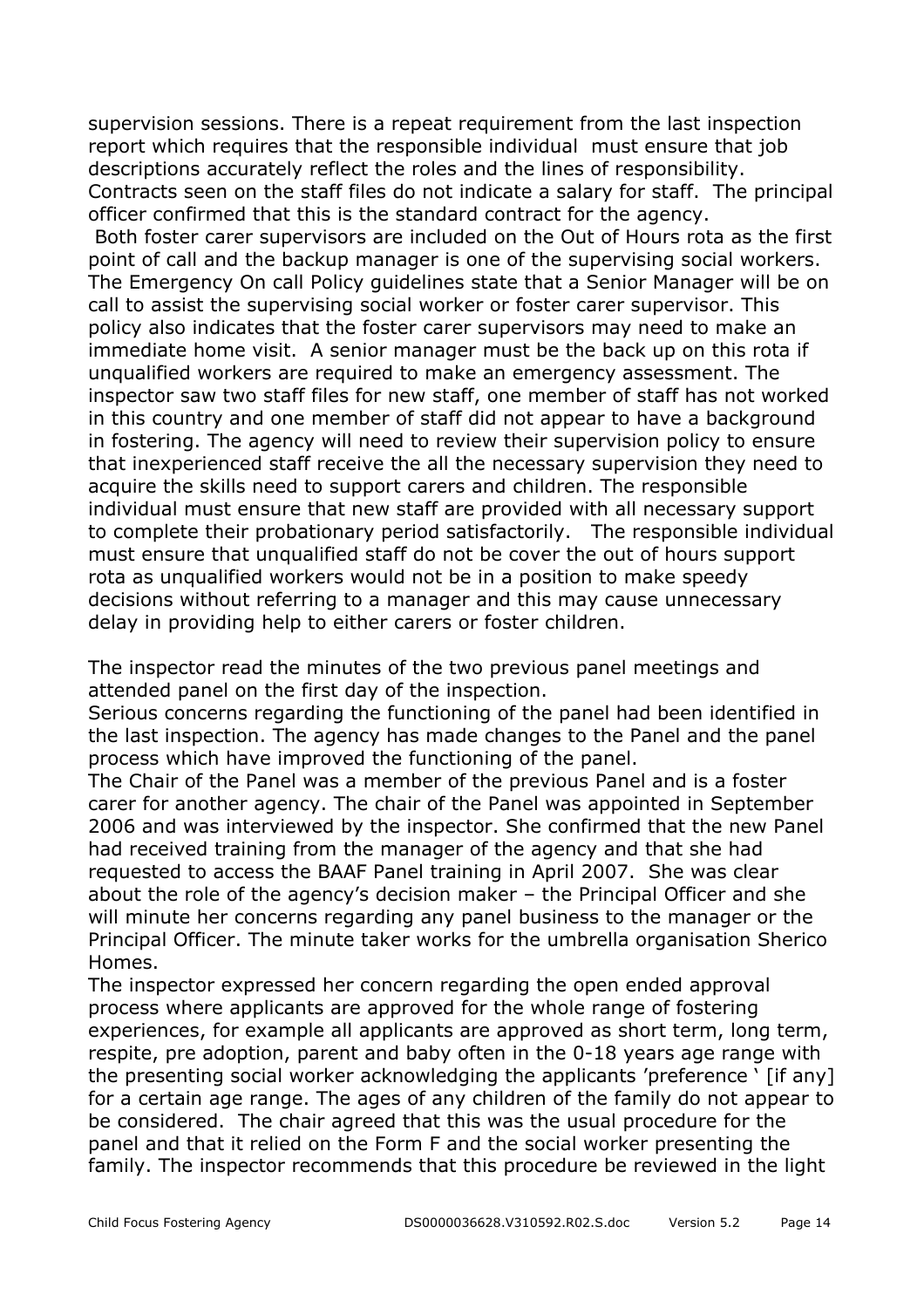of the comments made elsewhere in the report regarding health and safety checks and safe caring policies.

The panel procedure is appropriate, it allows all members of the panel to discuss each application and list questions to be asked of the presenting social worker and the applicants. During the course of the panel some of the questions or concerns raised were not followed through. Information on the Form F was not always accurate and up to date and outcomes to the competences were generally to be covered by further training. Where there appeared to be a lack of knowledge on behalf of the applicant the panel felt this would be overcome by the training provided by the agency. In some cases checks were still outstanding and legal issues such as divorce or immigration status had not been finalised. There is one social worker who is responsible for the recruitment of new carers and although qualified this person does not have the experience of assessment through the Form F process and agreed that training would be helpful. The assessments are passed by the manager before being submitted to Panel but there were still outstanding checks awaited and an expectation that these papers will be passed by the panel chair at some later date. After the panel the completed Form F is passed to the manager who will make any amendments to the text requested by the panel. This means that the wording of the Form F signed by the applicants and the social worker may be changed after the panel has considered the application and by the manager who has not attended the panel. It was not clear to the inspector or the chair of panel whether any changes to the text are advised to the applicants. This process should be reviewed to ensure that applicants know exactly what was written about them. The panel spent a great deal of time discussing the strengths/weaknesses of the applicants as future carers but little time considering how they could support children and young people are looked after. As in the previous inspection the panel failed to consider how the accommodation in the applicant's home would be suitable for a fostered child and whether the arrival of a foster child would impinge on the living arrangements for the applicant's children. The responsible individual must ensure that the panel only recommends approval of foster carers based on full information provided from the assessment process.

On the panel agenda attended by the inspector there was information about a complaint against a foster carer. The panel were unclear about the reasons for this case to be heard. The panel questioned whether they were monitoring an outcome of the complaint or monitoring the supervising social worker's work. The chair requested that the case be brought back to the next panel with answers to those questions. The inspector observed that the panel did not appear to agree on their role of overseeing the work of the agency when there was a complaint.

The panel does not perform a quality assurance role for the agency. The manager provided the inspector with an update of the panel including the requirements from the last inspection. The manager provided training to the

.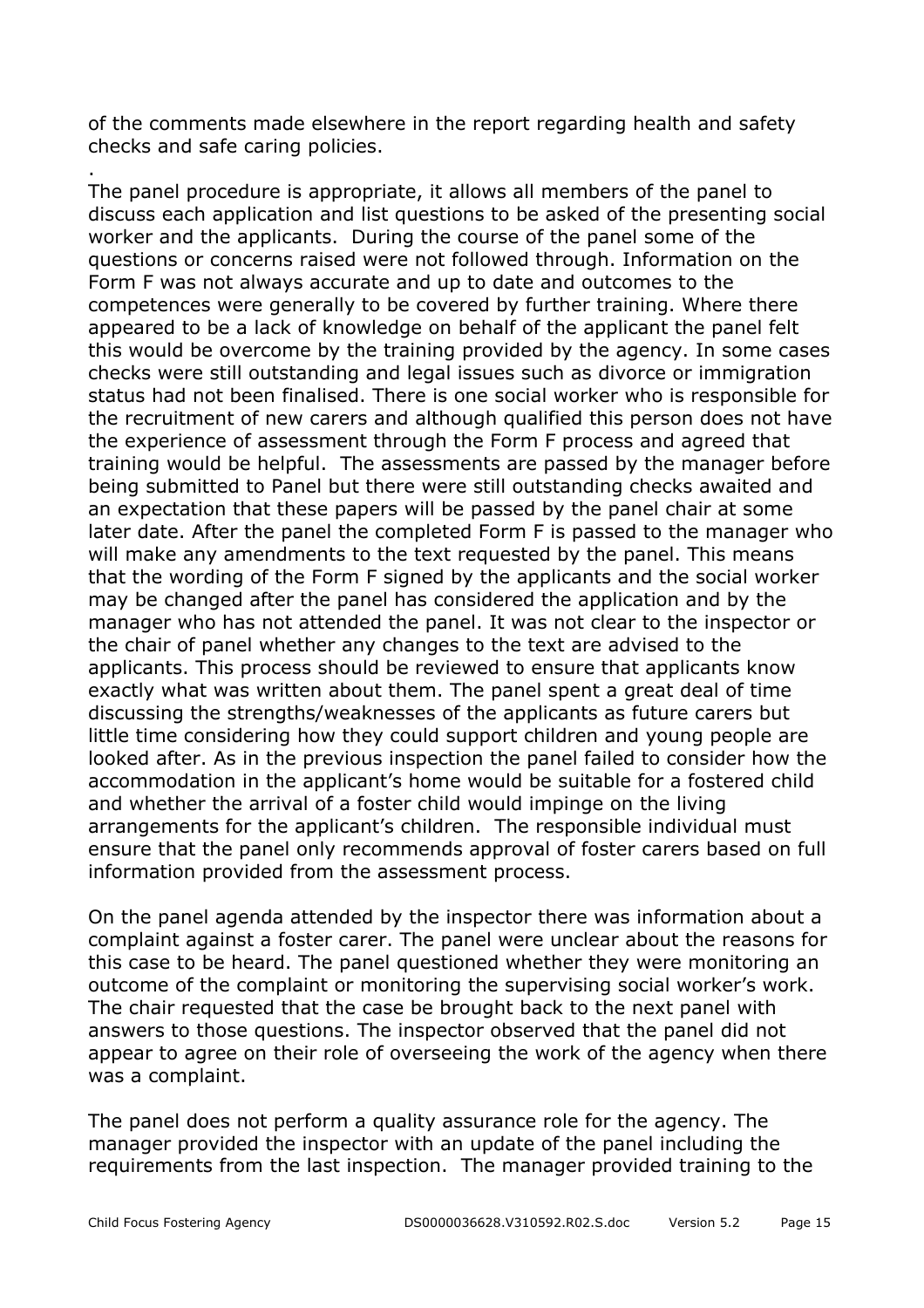new panel which was considered by panel to be very helpful. The feedback from this inspection will repeat the need for the panel to keep to time for each case and if necessary reduce the agenda to enable the panel to finish at a reasonable time, to ensure that all paperwork sent out is complete, with all checks signed and dated and that the issues raised in the discussion of the case are properly answered. The responsible individual must ensure that the panel works with the agency to provide a quality assurance role on the work of the agency. The commission wishes to be advised when a replacement for the agency's supervising social worker who is now on maternity leave is agreed.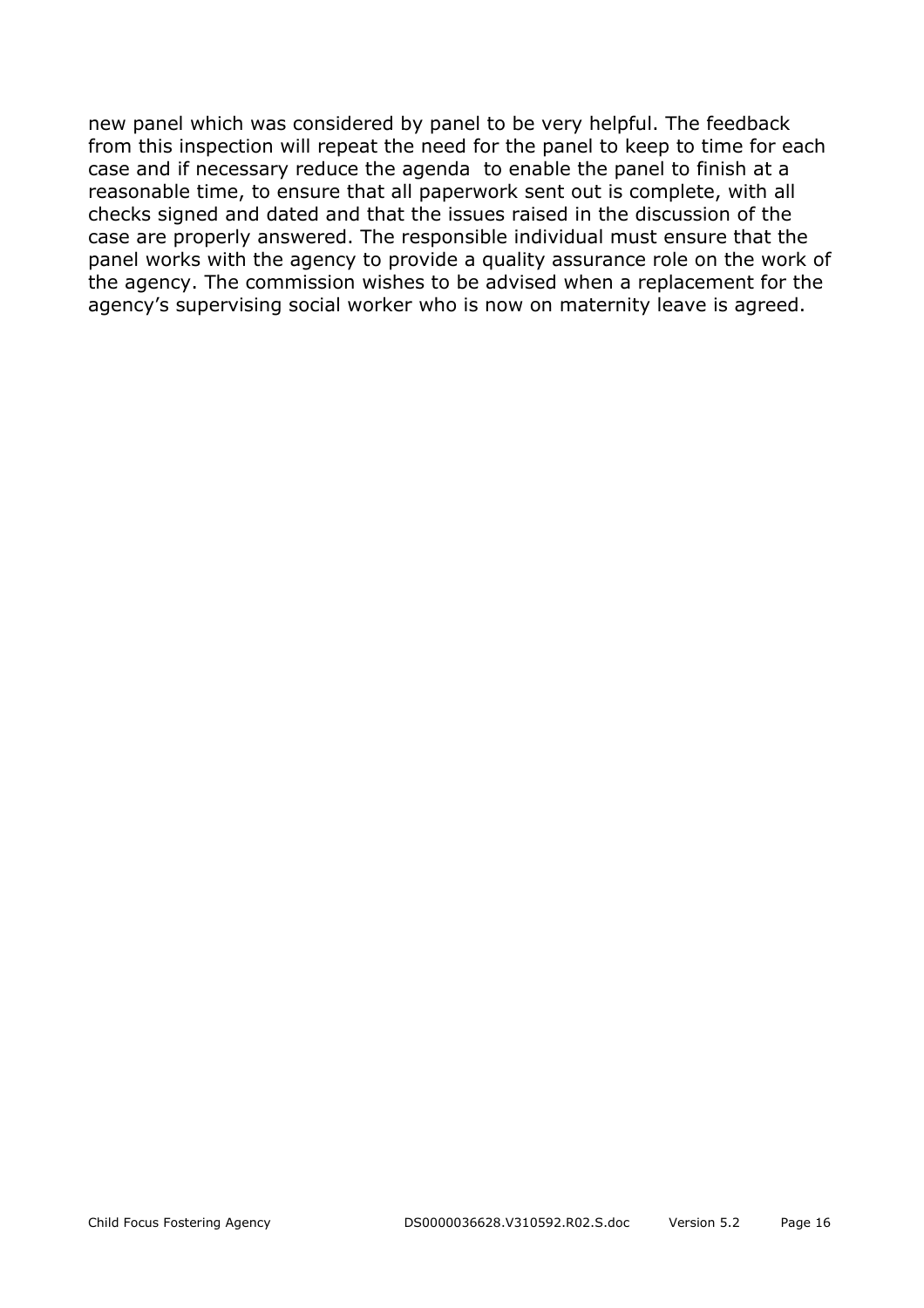## **Enjoying and Achieving**

#### **The intended outcomes for these Standards are:**

- The fostering service values diversity.(NMS 7)
- The fostering service promotes educational achievement.(NMS 13)
- When foster care is provided as a short-term break for a child, the arrangements recognise that the parents remain the main carers for the child.(NMS 31)

#### **The Commission considers Standards 7, 13, and 31 the key standards to be inspected at least once during a 12 month period.**

#### **JUDGEMENT – we looked at outcomes for the following standard(s):**

#### 7,13

The quality judgement for this outcome is adequate. This judgment is based on evidence from the inspection process, the foster carer questionnaires and visits to foster carers in their homes.

The agency promotes and supports foster carers to enable children and young people to take advantage of the educational services in their placements. The training of foster carers recognises the diversity of children who are placed in foster care.

#### **EVIDENCE:**

The agency has a range of carers recruited from a wide variety of religious, cultural and ethnic backgrounds. The information on the foster carer questionnaires indicates that carers have been trained and understand the need to provide care to children which recognises and accepts their diverse backgrounds.

Education is promoted and supported by the carers. One carer visited by the inspector undertook two long journeys a day to keep the foster children in their last school while long term plans were being drawn up by their placing authority. Responses from the young people's questionnaires indicated that they receive support from their carers to continue their education. One carer visited by the inspector was supporting the foster child to make a complaint to the placing authority because schooling had not been put in place.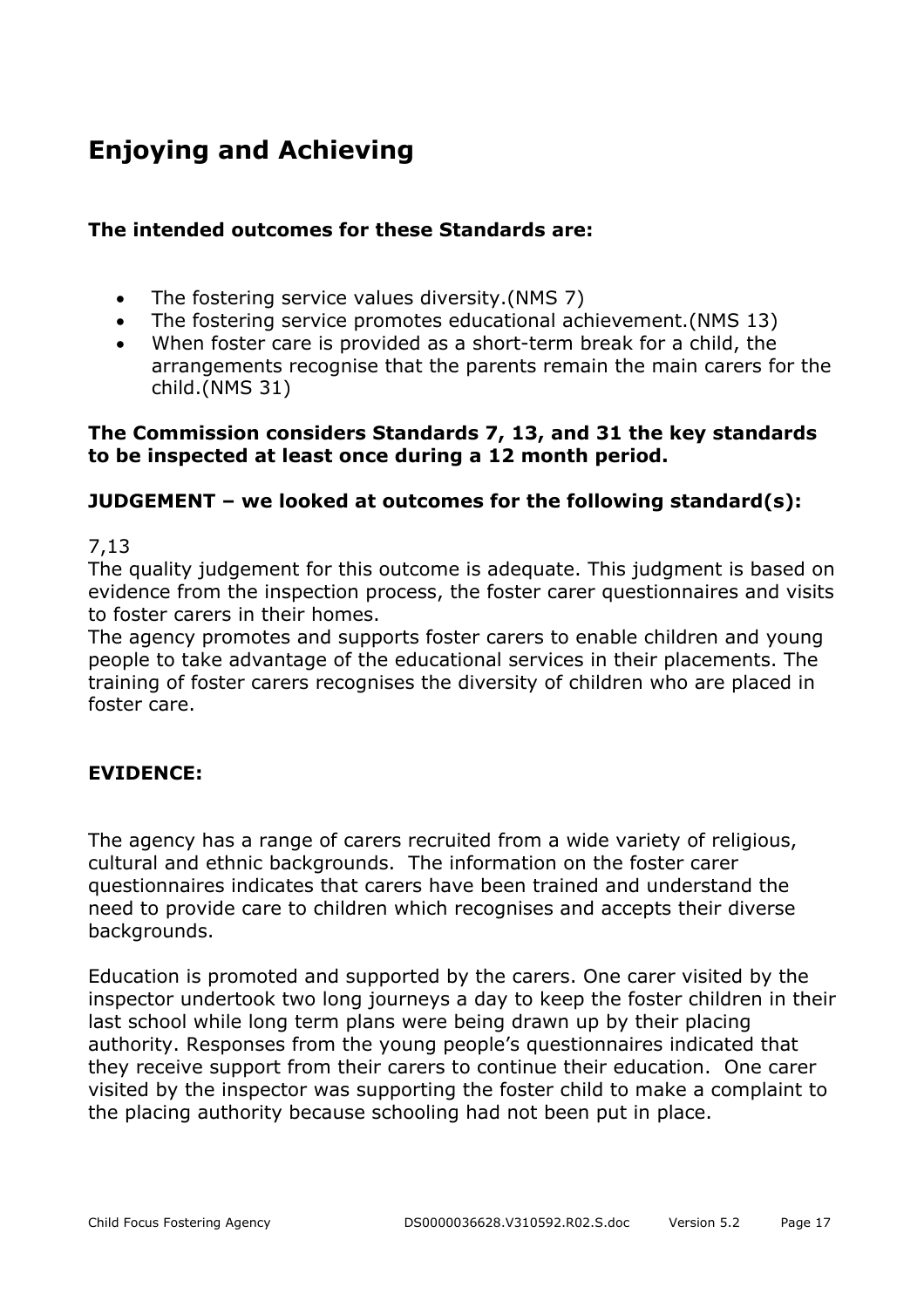## **Making a Positive Contribution**

#### **The intended outcomes for these Standards are:**

- The fostering service promotes contact arrangements for the child or young person. (NMS 10)
- The fostering service promotes consultation.(NMS 11)

#### **The Commission considers Standards 10 and 11 the key standards to be inspected at least once during a 12 month period.**

#### **JUDGEMENT – we looked at outcomes for the following standard(s):**

10.11.

The judgement for this outcome is adequate. The judgment is based on information from questionnaires from the foster carers, young people and the agency.

The agency has attempted to reach out to foster children to obtain their views and provide additional support to enable contact and consultation to take place.

#### **EVIDENCE:**

Contact between children and their families was supported by the carers and young people and their response to the questionnaires confirmed this. The agency states that training in contact arrangements is provided to carers. The inspector did not see this training package. Visits by the supervising social workers are expected to document any contact they have with the children in placement and this information is kept in the children's files.

This inspection took place at the end of half term and an ice skating trip had been arranged by the agency during the holiday for foster children. A trip to the local fire station was also arranged to promote health and safety issues. The manager told the inspector that a social work student working in the agency will review how the agency can reach out to children.

The new children and young people's guides seen by the inspector advise that complaints can be made but in the guide for the youngest age group the information was not age appropriate and the illustration related to pocket money rather than complaints, when these leaflets are reprinted this can be addressed.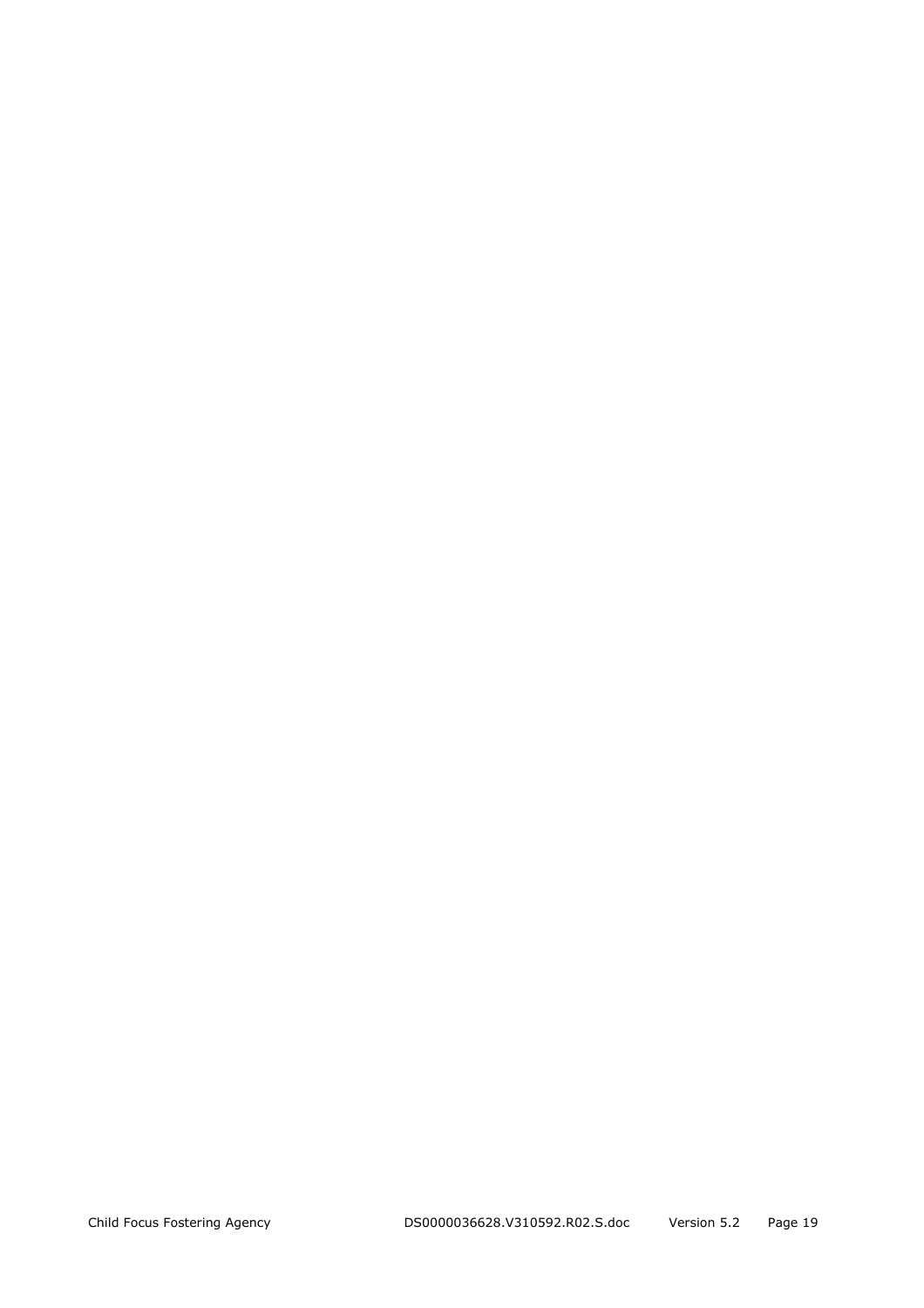## **Achieving Economic Wellbeing**

#### **The intended outcomes for these Standards are:**

- The fostering service prepares young people for adulthood.(NMS 14)
- The fostering service pays carers an allowance and agreed expenses as specified.(NMS 29)

#### **JUDGEMENT – we looked at outcomes for the following standard(s):**

29

The judgement for this outcome is poor. The judgement is based on the policies provided by the agency, the foster carer files and a foster carer visit. The agency must ensure that foster carers have a clear understanding of their payments and any amendments to payments as part of their agreement to accept a child into their home.

#### **EVIDENCE:**

The agency is part of the Pan London consortium and advises the consortium of any increase in fees. The inspector saw evidence that the agency had increased its fees this year.

The principal officer confirmed that the foster carers allowance had been frozen since 2005. Foster carers are paid weekly and have a breakdown of their allowances in order to ensure that children receive the agreed amounts clothing and pocket money allowance. One carer was concerned that her allowance was reduced without warning because after she had accepted a sibling group. When she complained she was advised that the agency had provided the placing authority with a discount because a sibling group had been placed. The inspector requested details of this policy from the principal officer and was shown an email response to the local authority agreeing a reduction to the local authority. The financial process policy seen by the inspector states that 'each foster carer will receive a breakdown of the fees and an agreement for each foster child. This is to clarify the payment structure and the amount of fees due'. There was no information given in this policy that indicates that the standard foster carer fees may be discounted at the request of a placing authority and that this discount would be passed on to the foster carer.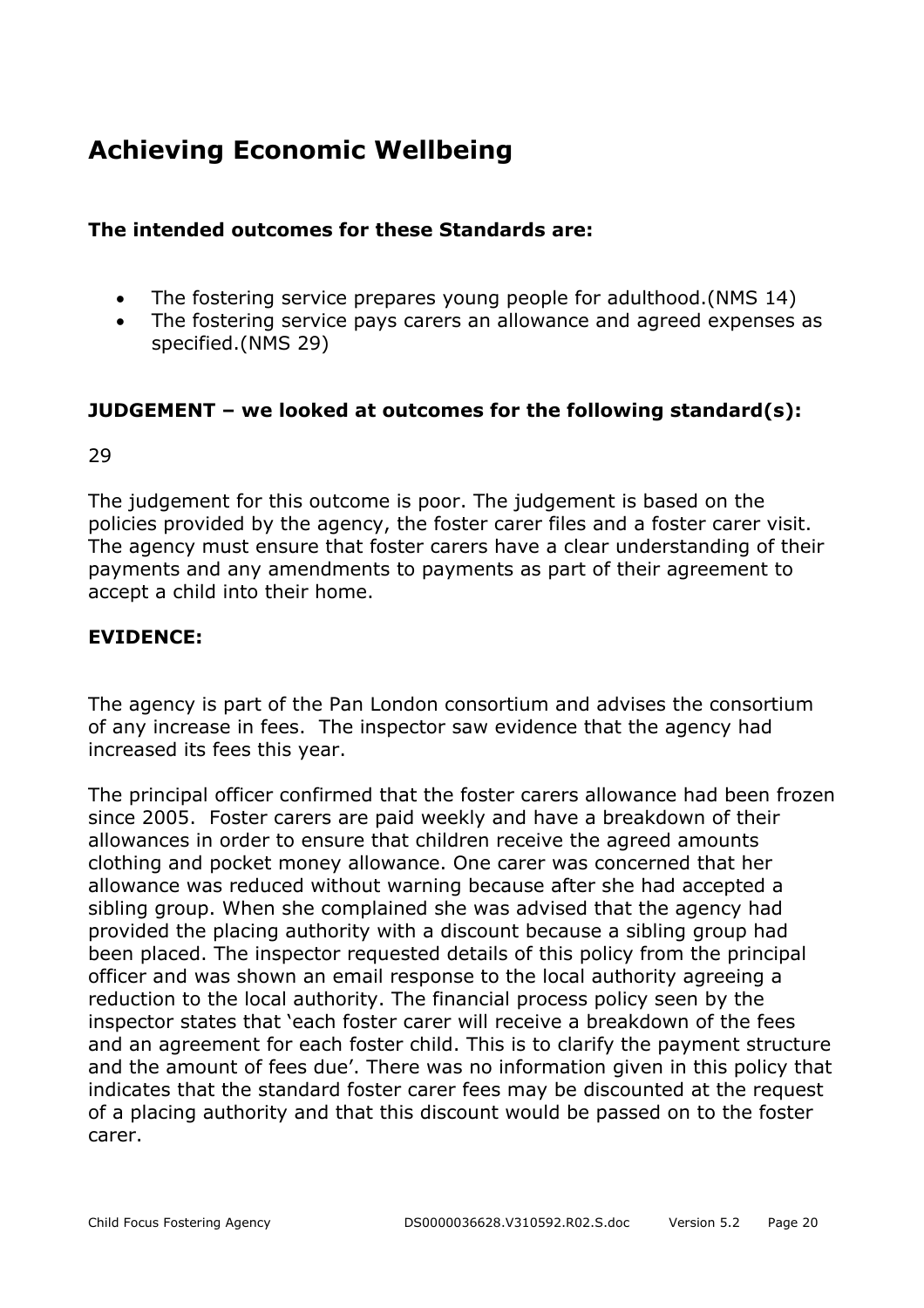The responsible individual must ensure that there is complete transparency in all communications with foster carers regarding any alteration to their allowance and include any such changes in the foster care agreement.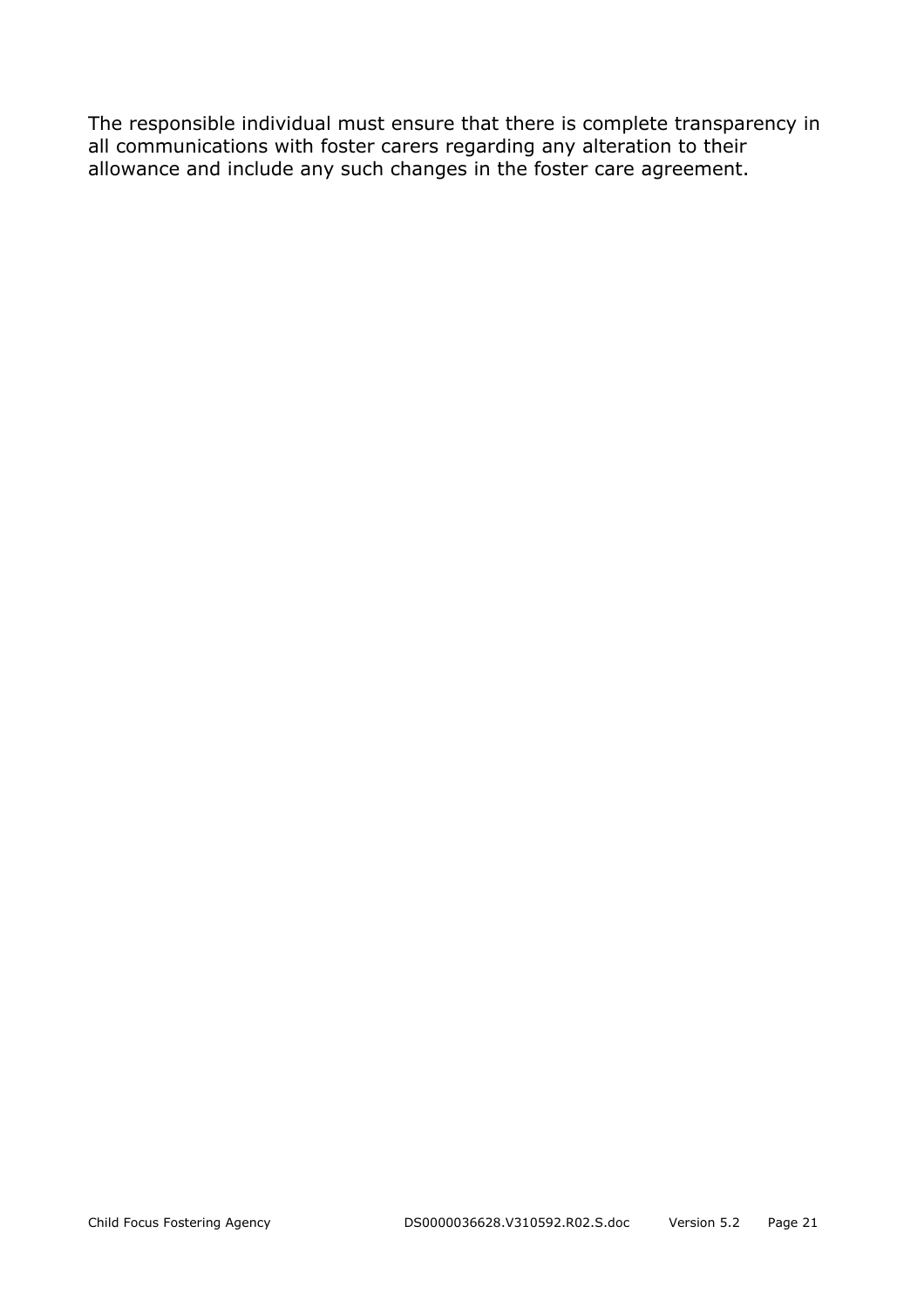### **Management**

#### **The intended outcomes for these Standards are:**

- There is a clear statement of the aims and objectives of the fostering service and the fostering service ensures that they meet those aims and objectives.(NMS 1)
- The fostering service is managed by those with the appropriate skills and experience. (NMS 2)
- The fostering service is monitored and controlled as specified. (NMS 4)
- The fostering service is managed effectively and efficiently.(NMS 5)
- Staff are organised and managed effectively.(NMS 16)
- The fostering service has an adequate number of sufficiently experienced and qualified staff.(NMS 17)
- The fostering service is a fair and competent employer.(NMS 18)
- There is a good quality training programme. (NMS 19)
- All staff are properly accountable and supported.(NMS 20)
- The fostering service has a clear strategy for working with and supporting carers.(NMS 21)
- Foster carers are provided with supervision and support.(NMS 22)
- Foster carers are appropriately trained.(NMS 23)
- Case records for children are comprehensive.(NMS 24)
- The administrative records are maintained as required.(NMS 25)
- The premises used as offices by the fostering service are suitable for the purpose.(NMS 26)
- The fostering service is financially viable. (NMS 27)
- The fostering service has robust financial processes. (NMS 28)
- Local Authority fostering services recognise the contribution made by family and friends as carers.(NMS 32)

#### **The Commission considers Standards 17, 21, 24 and 32 the key standards to be inspected at least once during a 12 month period.**

#### **JUDGEMENT – we looked at outcomes for the following standard(s):**

#### 17,21,24,26,22,23,1,16

The judgement for these outcomes is adequate. The judgement is based on the inspection documentation, visits to foster carers and the review of policies provided by the agency.

The agency must continue to build on the improvements in the support it provides to foster carers and to looked after children, policies and procedures must be scrutinised to ensure that children and young people receive support at all times from qualified staff and carers who are properly trained.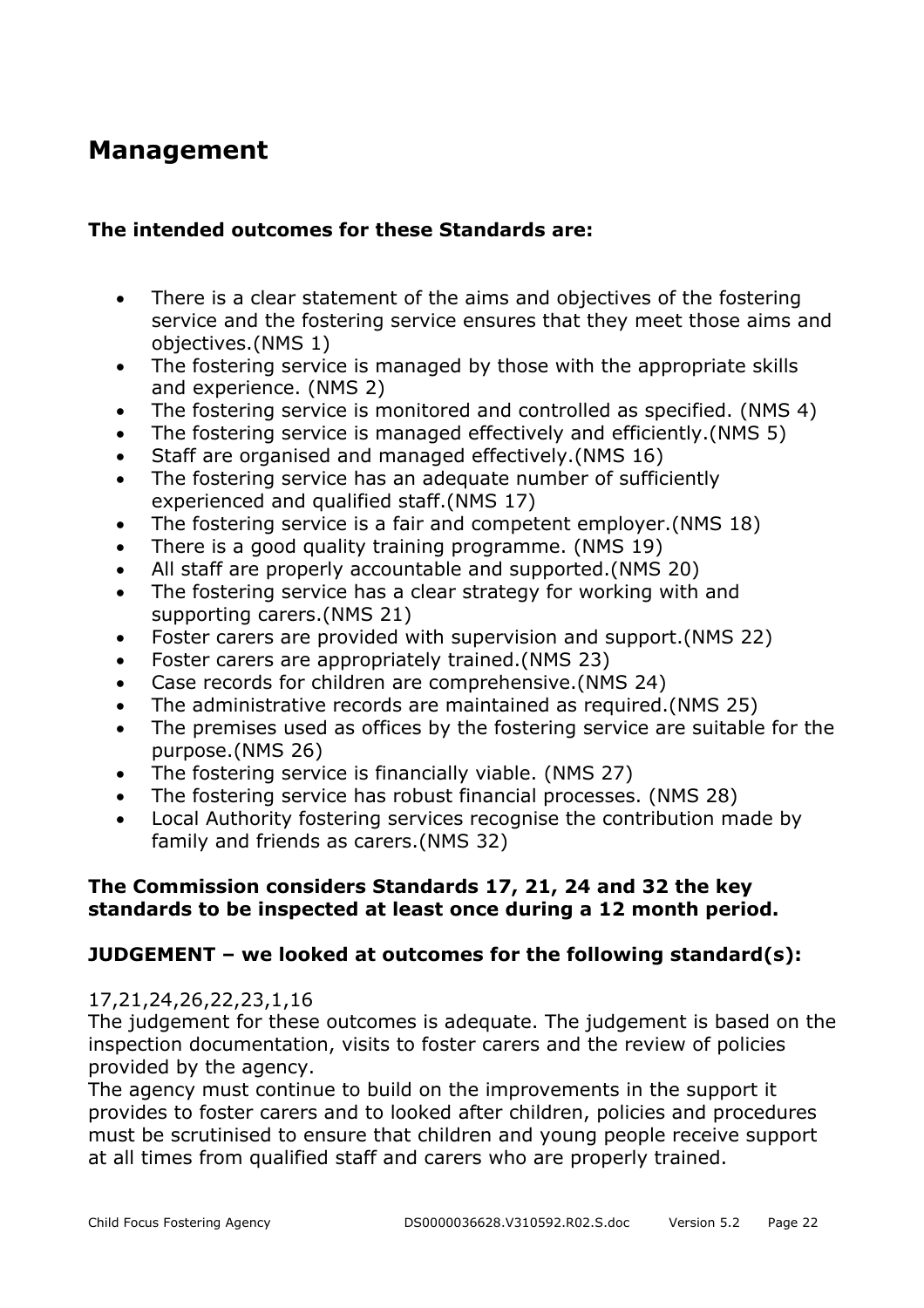#### **EVIDENCE:**

The statement of purpose has been reviewed but changes will need to be made regarding the maternity leave for one member of staff and the dates for the completion of the outstanding NVQ 4 course to be completed by the foster care supervisors. A new member of staff is in the process of recruitment and will need to be included in the staff profile if successful. The agency has identified the need to target recruitment of certain carers to increase their range of carers representing the local community. The manager provides an overview of all the social work activity in the agency. The inspector recommends that the statement of purpose be updated and a copy of the document should be sent to the Commission.

The agency places a great deal of emphasis on the continued training of staff and foster carers. However much of the training is provided is 'in house' and is not evaluated properly. The training sessions are usually followed by foster carers meeting as a support group. The inspector attended a support group session and spoke to carers as a group. The inspector asked for a copy of the training handouts but none were available. Training is referred to in all the panel decisions as being the answer to improving the knowledge of foster carers but since there is no evaluation of each training session and it is not followed through in supervising social worker visits it is not clear how much the carers benefit from the sharing of information or whether they enjoy the networking provided by the support group. The manager told the inspector that there were no development plans kept in the foster carer files. The manager stated that she was developing a strategy to plan for the future training needs of foster carers. The previous inspection report commented on the need for specialist training to be provided by outside agencies and this recommendation will be repeated in this report.

The inspector discussed the foster care agreement with the manager and identified areas which need attention. The registered provider must ensure that the foster care agreement is reviewed to comply with Schedule 5 of the regulations. During the inspection the agency was notified by another independent fostering agency that a CRB check from a carer's relative had disclosed sensitive information which had not been disclosed to the CFFA. The inspector case tracked this carer and interviewed the carer and the manager and principal officer. The principal officer advised the inspector that he would investigate this matter and had made an appointment to see the carer after the inspection had finished. The Commission wishes to be advised of the outcome of the enquiries undertaken by the agency. The inspector saw the deregistration of foster carers procedures which requests the foster carer to write into the agency if they wish to resign. It does not indicate how the agency will respond or whether the information will be shared with the panel or whether this decision will trigger a foster carer review. The responsible individual must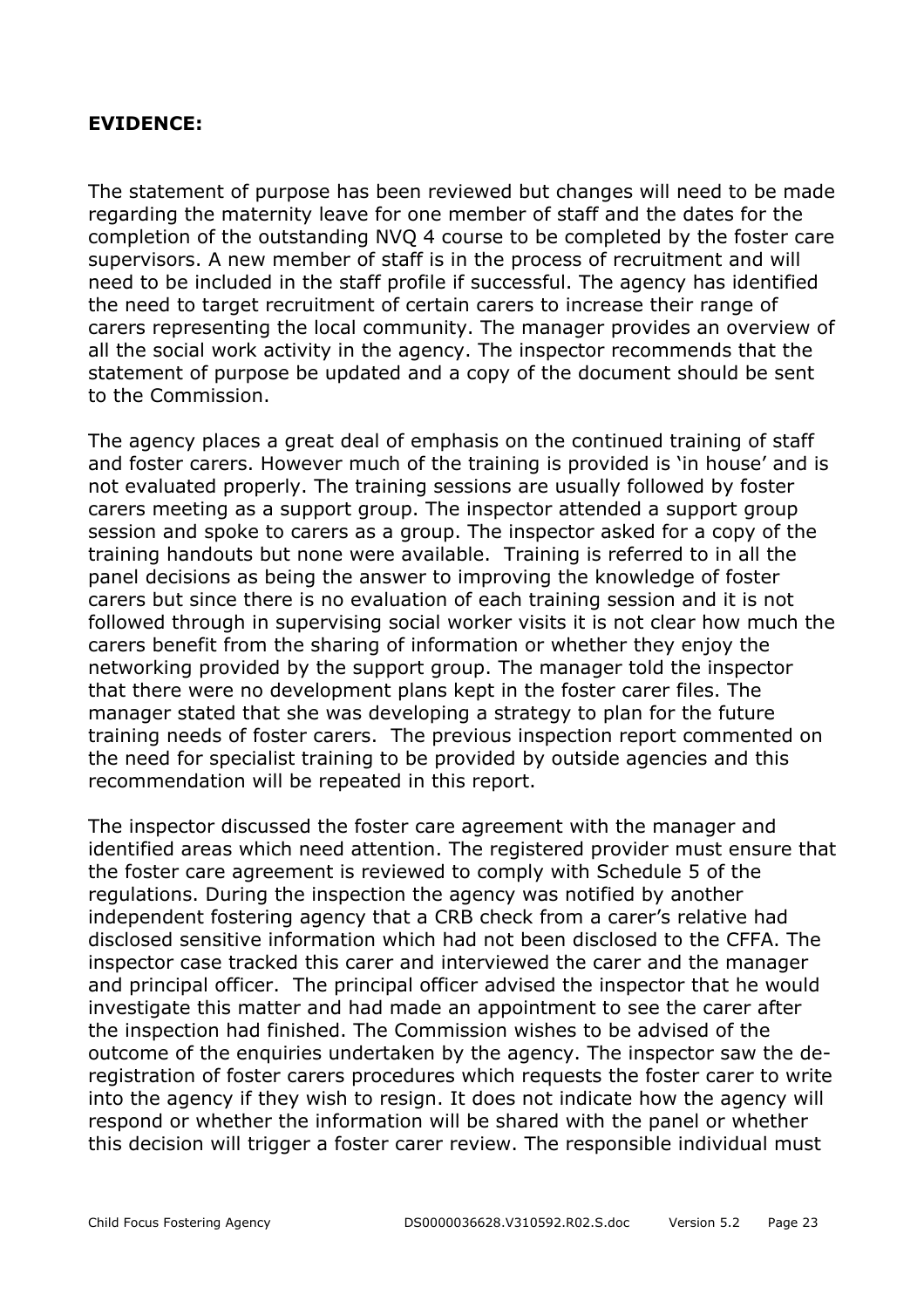ensure that there is a robust policy for carers who wish to leave the agency and to ensure that this is included in the foster care agreement.

There was evidence that carers are supported by the agency. However the wording of policies such as the Admissions policy which forms part of the referral and placement process seen by the inspector leave a great deal of responsibility to be negotiated by the carers directly with the placing social worker. The agency needs to ensure that a supervising social worker monitors and supports the carer from the moment a placement is agreed. This would ensure that the carer has all the equipment/ finance necessary to support a child.

The policy on support carers is not clear and confuses minimal support for example caring for a looked after child whilst the foster carer has a hospital appointment with placements which could last up to two weeks and would be respite care. The statement of purpose does not include any reference to the use of back up carers. The inspector saw the training policy for back up carers which assumes that support carers have as much understanding of the fostering process as approved carers who have attended the preparation training. There is no clear policy on who would pay a support carer and whether the placing authority is formally notified. The responsible individual must ensure that the agency has a comprehensive policy and procedure for the use of back up carers and that this is agreed with the placing authority of a child.

The inspector saw the case files for five foster children and visited four foster carers in their own homes. There was evidence on the children's files that supervising social workers meet with the children when they are visiting the carers. Some reports seen were poorly recorded and some were not easy to read. There is a separate contact sheet for each visit or phone call which is making the files extremely bulky and heavy. When a placement ends the foster carer returns the information on the child to the agency.

The offices used by the agency are one part of two semi detached houses in a side road. The other half of the building is used to house the offices of Sherico Ltd. Entrance to the agency's office is through the main front door of the first house. On the ground floor of the second house are the offices of the agency, on the first floor are the manager's office, the office of the principal officer and a large room used for the training sessions and the panel meetings. On the day of the training and support group there were 13 carers and 2 staff in this room. The inspector asked the principal officer if there was a fire risk assessment for this building when it was used for group work. No risk assessment has been completed The responsible individual must provide a risk assessment on the safety of the building and forward details of this and any actions taken to the Commission.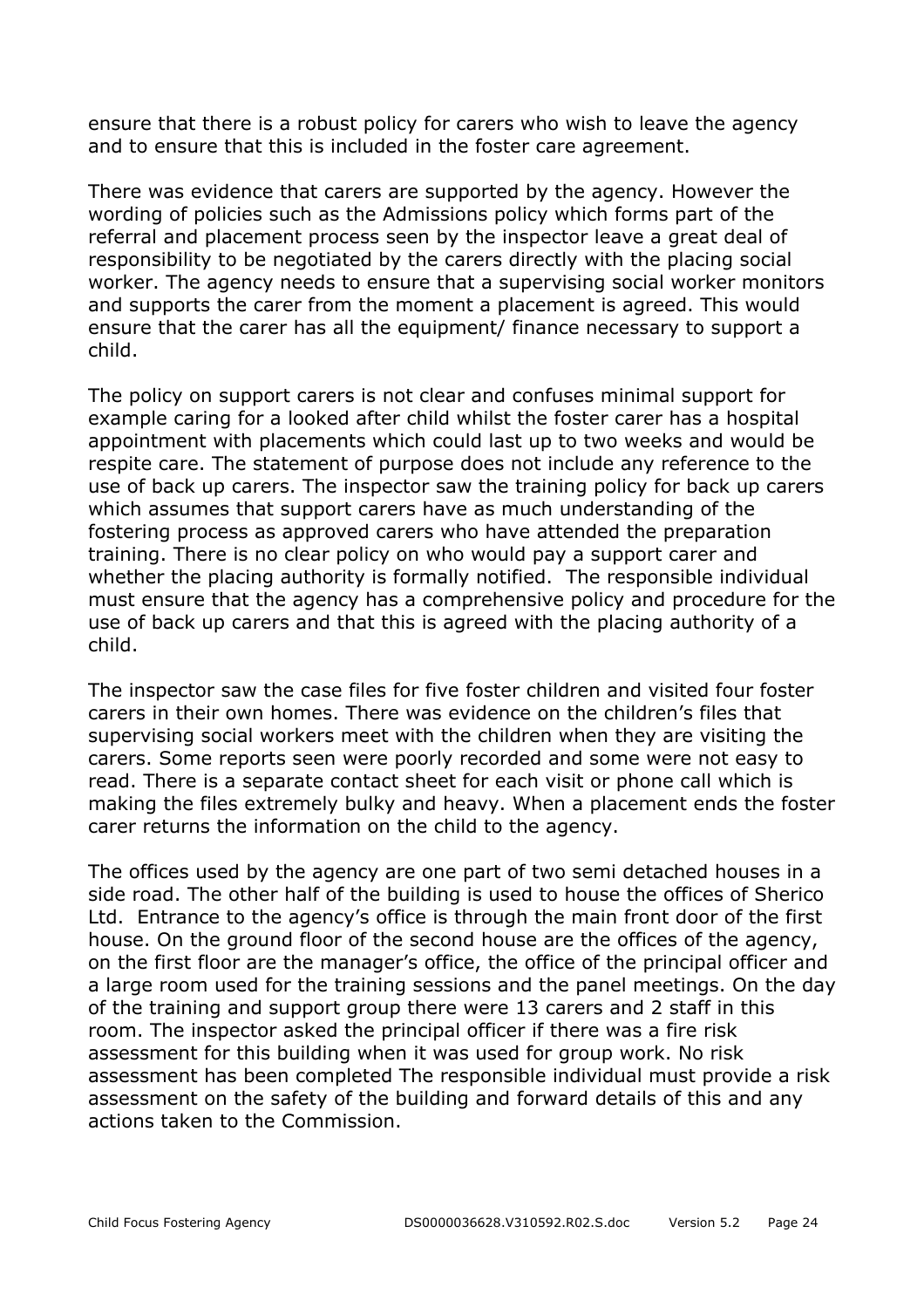# **SCORING OF OUTCOMES**

This page summarises the assessment of the extent to which the National Minimum Standards for Fostering Services have been met and uses the following scale.

**4** Standard Exceeded (Commendable) **3** Standard Met (No Shortfalls) **2** Standard Almost Met (Minor Shortfalls) **1** Standard Not Met (Maior Shortfalls)

**1** Standard Not Met (Major Shortfalls)

"X" in the standard met box denotes standard not assessed on this occasion "N/A" in the standard met box denotes standard not applicable

| <b>BEING HEALTHY</b>          |                | <b>ACHIEVING ECONOMIC</b> |                |
|-------------------------------|----------------|---------------------------|----------------|
| <b>Standard No</b>            | <b>Score</b>   | <b>WELLBEING</b>          |                |
| 12                            | 3              | <b>Standard No</b>        | <b>Score</b>   |
|                               |                | 14                        | x              |
| <b>STAYING SAFE</b>           |                | 29                        | $\overline{2}$ |
| <b>Standard No</b>            | <b>Score</b>   |                           |                |
| 3                             | X              | <b>MANAGEMENT</b>         |                |
| 6                             | $\overline{2}$ | <b>Standard No</b>        | <b>Score</b>   |
| 8                             | $\overline{2}$ | 1                         | 3              |
| 9                             | $\overline{2}$ | $\overline{2}$            | X              |
| 15                            | $\overline{2}$ | 4                         | X              |
| 30                            | $\overline{2}$ | 5                         | X              |
|                               |                | 16                        | $\overline{2}$ |
| <b>ENJOYING AND ACHIEVING</b> |                | 17                        | $\overline{2}$ |
| <b>Standard No</b>            | <b>Score</b>   | 18                        | X              |
| 7                             | 3              | 19                        | X              |
| 13                            | 3              | 20                        | X              |
| 31                            | $\mathsf{x}$   | 21                        | $\overline{2}$ |
|                               |                | 22                        | $\overline{2}$ |
| <b>MAKING A POSITIVE</b>      |                | 23                        | $\overline{2}$ |
| <b>CONTRIBUTION</b>           |                | 24                        | $\overline{2}$ |
| <b>Standard No</b>            | <b>Score</b>   | 25                        | $\pmb{\times}$ |
| 10                            | 3              | 26                        | $\overline{2}$ |
| 11                            | $\overline{2}$ | 27                        | X              |
|                               |                | 28                        | X              |
|                               |                | 32                        | X              |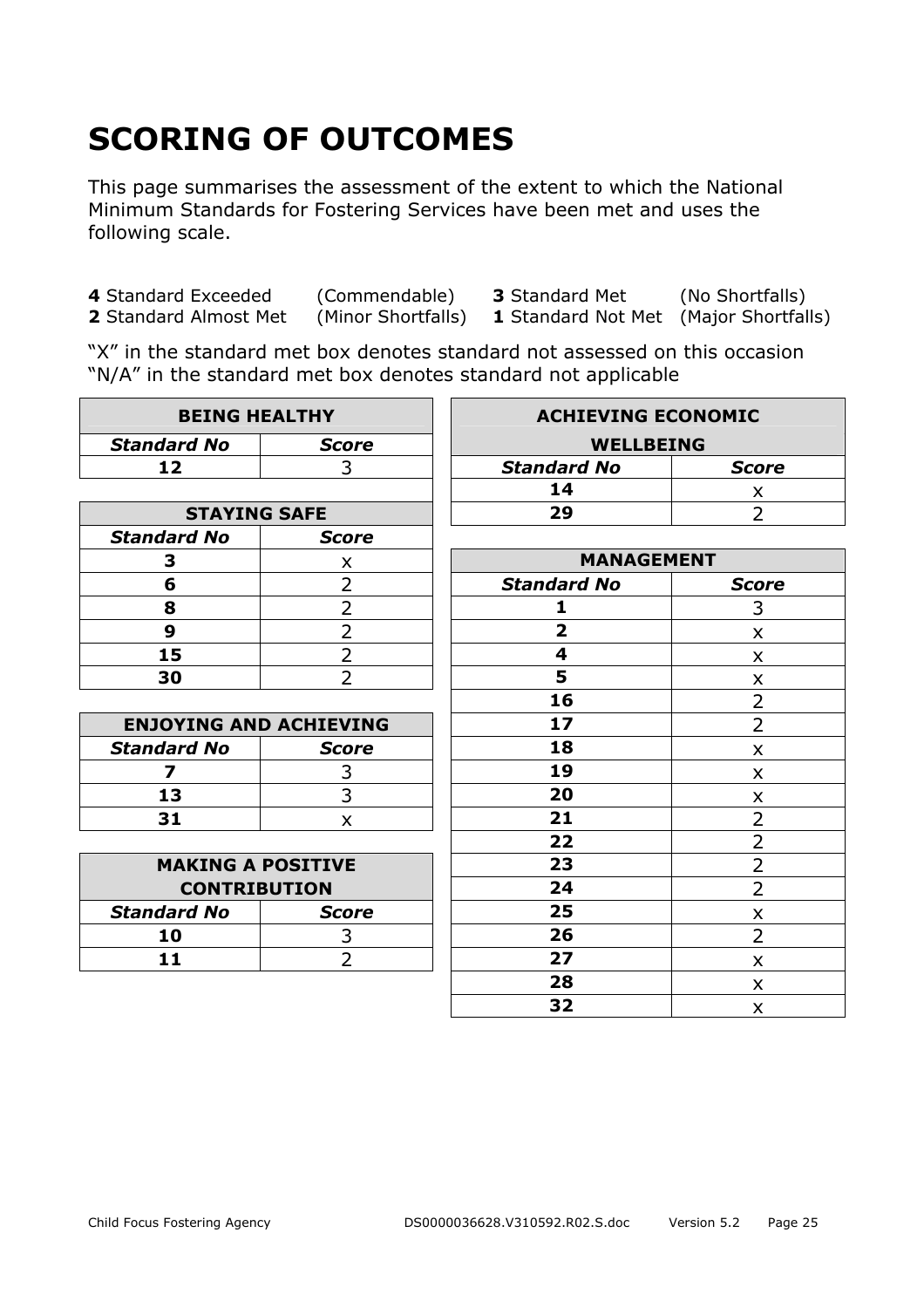#### **STATUTORY REQUIREMENTS**

This section sets out the actions, which must be taken so that the registered person/s meets the Care Standards Act 2000, Fostering Services Regulations 2002 and the National Minimum Standards. The Registered Provider(s) must comply with the given timescales.

| No. | Standard        | Regulation | Requirement                                                                                                                                                                                                                                                                                                             | Timescale<br>for action |
|-----|-----------------|------------|-------------------------------------------------------------------------------------------------------------------------------------------------------------------------------------------------------------------------------------------------------------------------------------------------------------------------|-------------------------|
| 1.  | FS8             | 34         | The responsible individual must<br>ensure that carers who are<br>matched to referrals are within<br>their approval range, have all<br>the equipment they need to<br>welcome a child into their homes<br>prior to placement and that the<br>carer has no other commitments<br>that may mean another move for<br>a child. | 31/03/07                |
| 2.  | FS <sub>9</sub> | 42         | The responsible individual must<br>ensure that all policies and<br>procedures clearly deal with the<br>topic and can be easily<br>understood by staff and carers.                                                                                                                                                       | 31/03/07                |
| 3.  | FS <sub>6</sub> | 11(a)      | The responsible individual must<br>ensure that the foster carers<br>health and safety assessments<br>are comprehensive to ensure the<br>safety of young people placed.                                                                                                                                                  | 31/03/07                |
| 4.  | <b>FS15</b>     | 19         | The responsible individual must<br>ensure that unqualified staff do<br>not cover the out of hours<br>support rota as unqualified<br>workers would not be in a<br>position to make speedy<br>decisions without referring to a<br>manager and this may cause<br>unnecessary delay in providing                            | 31/03/07                |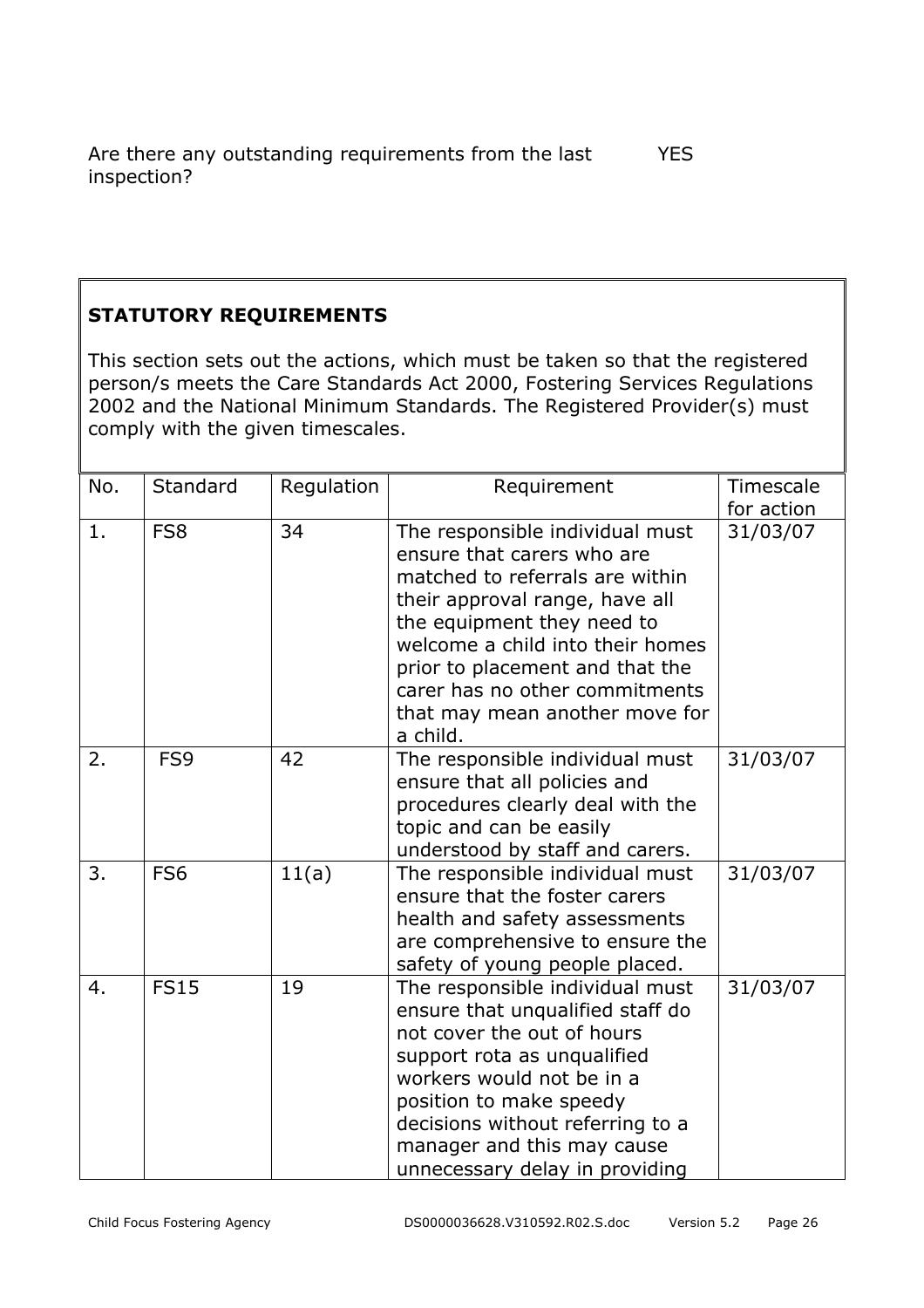|     |                 |          | help to either carers or foster<br>children.                                                                                                                                                                                                                                      |          |
|-----|-----------------|----------|-----------------------------------------------------------------------------------------------------------------------------------------------------------------------------------------------------------------------------------------------------------------------------------|----------|
| 5.  | FS <sub>9</sub> | 42       | The responsible individual must<br>ensure that the policy and<br>procedure to combat bullying<br>clearly deals with the process<br>and can be easily understood by<br>staff and carers.                                                                                           | 31/03/07 |
| 6.  | FS9             | 11       | The responsible individual must<br>ensure that further training in<br>the completion of risk<br>assessment should be<br>undertaken by all staff to enable<br>a consistent approach to the<br>outcome of risk assessments and<br>ensure that copies are given to<br>foster carers. | 31/03/07 |
| 7.  | <b>FS30</b>     | 26       | The responsible individual must<br>ensure that the panel only<br>recommends approval of foster<br>carers based on full information<br>provided from the assessment<br>process.                                                                                                    | 31/03/07 |
| 8.  | <b>FS30</b>     | 26       | The responsible individual must<br>ensure that the panel works with<br>the agency to provide a quality<br>assurance role on the work of<br>the agency.                                                                                                                            | 31/03/07 |
| 9.  | <b>FS29</b>     | 28[5]    | The responsible individual must<br>ensure that there is complete<br>transparency in all<br>communications with foster<br>carers regarding any alteration<br>to their allowance and include<br>any such changes in the foster<br>care agreement.                                   | 31/03/07 |
| 10. | <b>FS21</b>     | 28[2][a] | The responsible individual must<br>ensure that the agency has a<br>comprehensive policy and<br>procedure for the use of back up<br>carers and that this is agreed<br>with the placing authority of a<br>child.                                                                    | 31/03/07 |
| 11. | <b>FS22</b>     | 28[5]    | The registered provider must<br>ensure that the foster care<br>agreement is reviewed to comply<br>with Schedule 5 of the<br>regulations.                                                                                                                                          | 31/03/07 |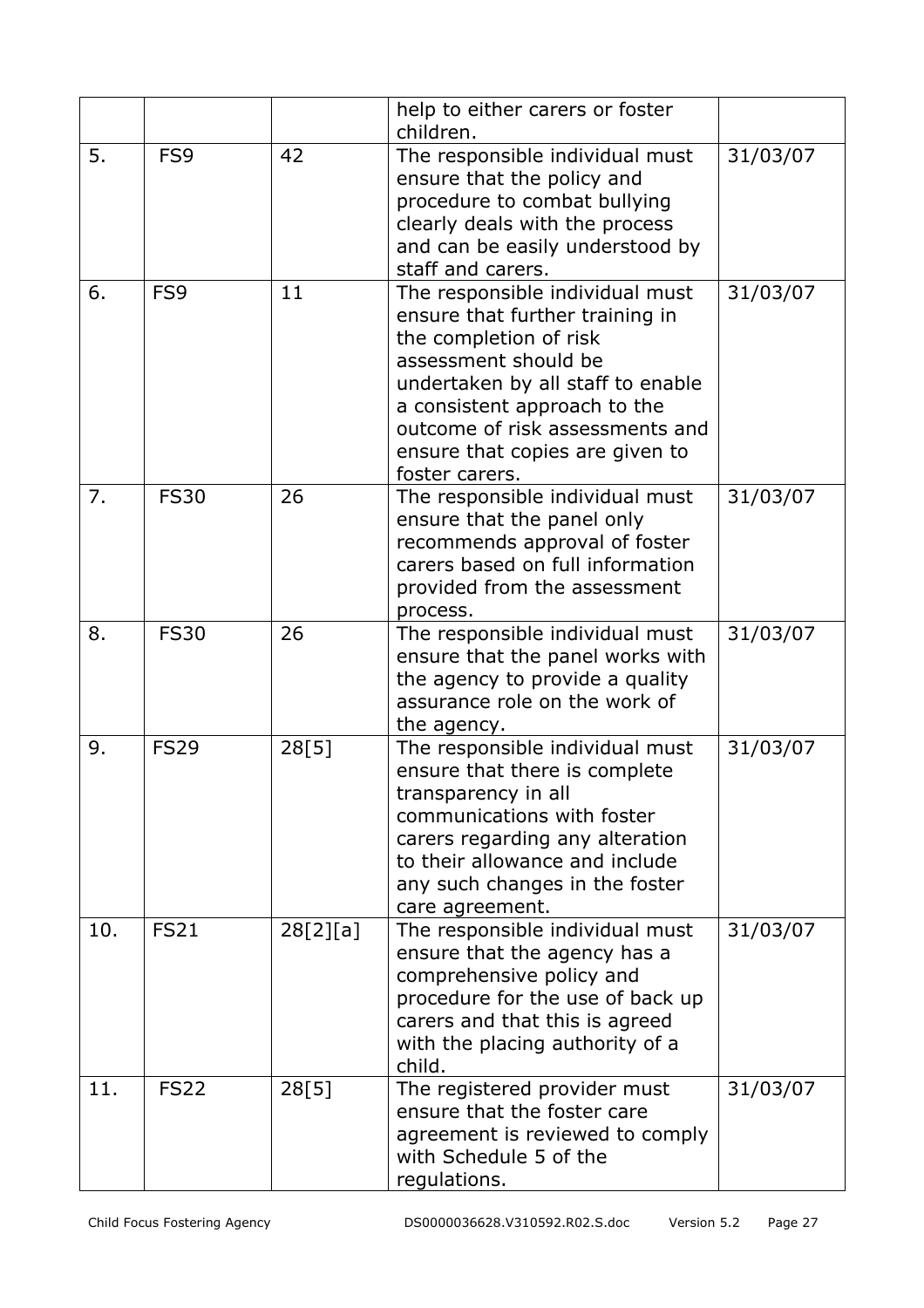| 12. | FS4         | 26   | The responsible individual must<br>ensure that the panel meetings<br>are focused and additional issues<br>are not discussed with the<br>carer's individual cases.<br>This requirement is repeated<br>from the last report with a new<br>timescale. | 31/03/07 |
|-----|-------------|------|----------------------------------------------------------------------------------------------------------------------------------------------------------------------------------------------------------------------------------------------------|----------|
| 13. | <b>FS21</b> | 24   | The responsible individual must<br>ensure that the agency has a<br>comprehensive policy and<br>procedure for the use of back up<br>carers and that this is agreed<br>with the placing authority of a<br>child.                                     | 31/03/07 |
| 14. | <b>FS26</b> | 23   | The responsible individual must<br>provide a risk assessment on the<br>safety of the building and<br>forward details of this and any<br>actions taken to the Commission.                                                                           | 31/03/07 |
| 15. | <b>FS17</b> | 21   | The responsible individual must<br>ensure that new staff are<br>provided with all necessary<br>support and training to complete<br>their probationary period<br>satisfactorily and provide a<br>service to foster carers.                          | 31/03/07 |
| 16. | <b>FS22</b> | 29   | The responsible individual must<br>ensure that there is a robust<br>policy for carers who wish to<br>leave the agency and to ensure<br>that this is included in the foster<br>care agreement.                                                      | 31/03/07 |
| 17. | <b>FS16</b> | 21.1 | The responsible individual must<br>ensure that the job descriptions<br>accurately reflect roles and lines<br>of accountability.<br>This requirement is repeated<br>from the last report with a new<br>timescale.                                   | 31/03/07 |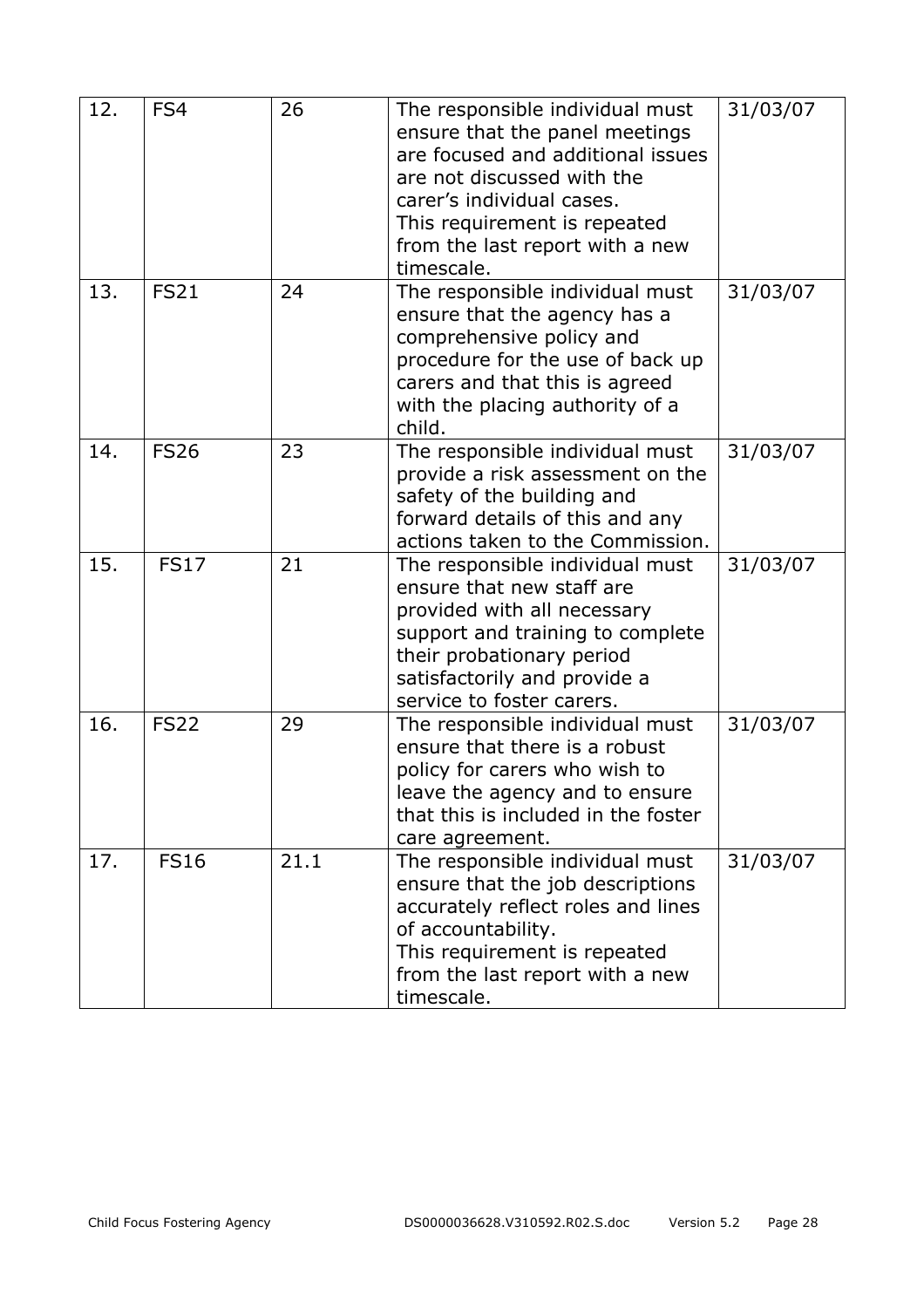#### **RECOMMENDATIONS**

These recommendations relate to National Minimum Standards and are seen as good practice for the Registered Provider/s to consider carrying out.

| No. | Refer to        | <b>Good Practice Recommendations</b>                        |
|-----|-----------------|-------------------------------------------------------------|
|     | Standard        |                                                             |
| 1.  | FS4             | The responsible individual should ensure that each aspect   |
|     |                 | of the unqualified worker's work is monitored and verified  |
|     |                 | by the supervising social worker.                           |
| 2.  | <b>FS22</b>     | Development plans for carers should be developed            |
|     |                 | highlighting clearly training needs.                        |
| 3   | <b>FS23</b>     | The responsible individual should consider more external    |
|     |                 | training as a matter of good practice.                      |
| 4.  | <b>FS12</b>     | The responsible individual should continue to pursue the    |
|     |                 | medical consent forms for children and young people.        |
| 5.  | <b>FS30</b>     | The responsible individual should reconsider with the panel |
|     |                 | the blanket approval process for applicants.                |
| 6.  | <b>FS23</b>     | The responsible individual should evaluate each training    |
|     |                 | course provided to staff and foster carers as a matter of   |
|     |                 | good practice.                                              |
| 7.  | <b>FS15</b>     | The responsible individual should devise a process for      |
|     |                 | updating staff and foster carer CRB.                        |
| 8.  | FS <sub>1</sub> | The responsible individual should consider reviewing the    |
|     |                 | statement of purpose to include details of the new staff    |
|     |                 | and other changes.                                          |